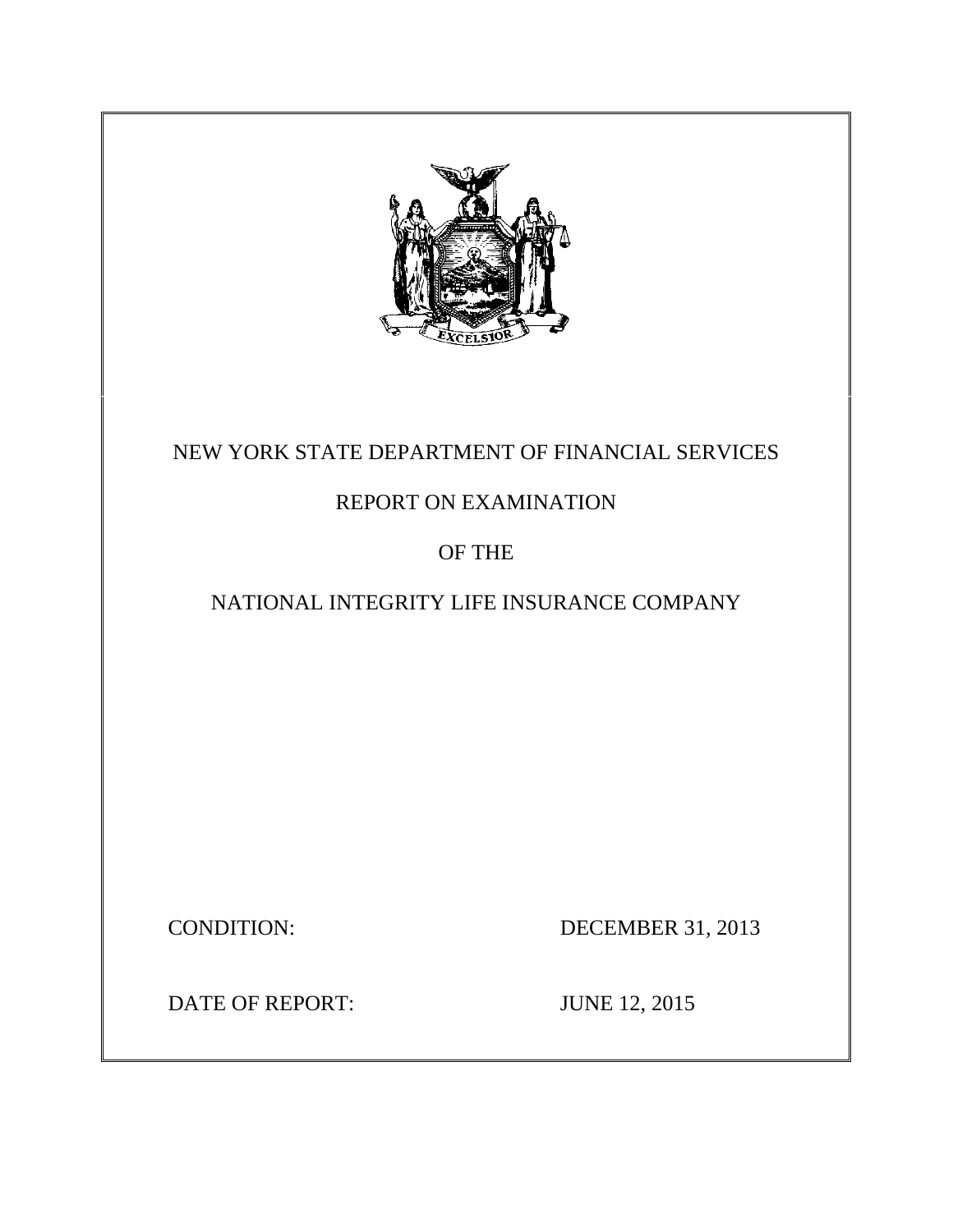## NEW YORK STATE DEPARTMENT OF FINANCIAL SERVICES

## REPORT ON EXAMINATION

## OF THE

## NATIONAL INTEGRITY LIFE INSURANCE COMPANY

## AS OF

## DECEMBER 31, 2013

DATE OF REPORT: JUNE 12, 2015

EXAMINER: VICTOR U. AGBU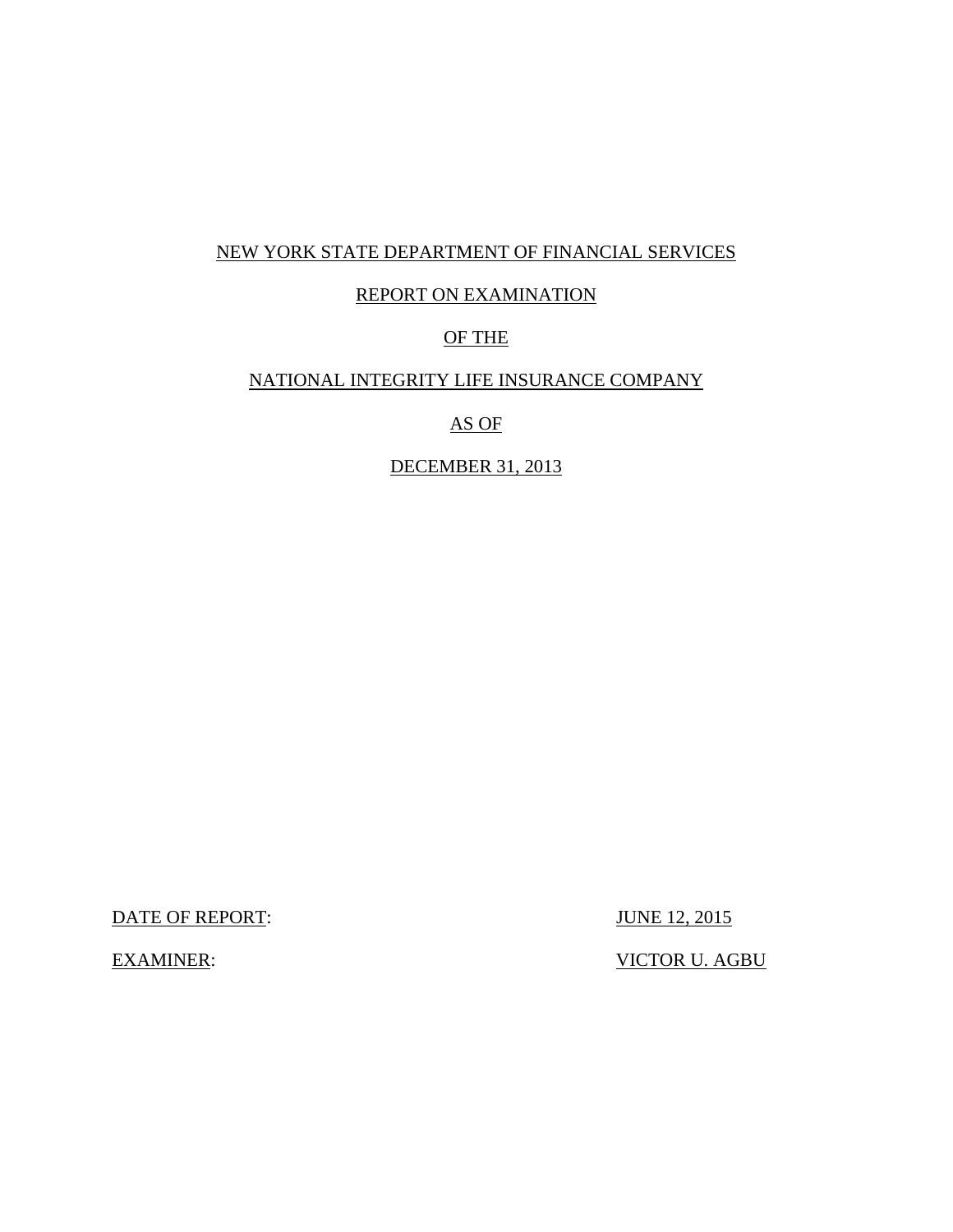# TABLE OF CONTENTS

| <b>ITEM</b> |                                      | PAGE NO.       |
|-------------|--------------------------------------|----------------|
| 1.          | <b>Executive Summary</b>             | $\overline{2}$ |
| 2.          | Scope                                | 3              |
| 3.          | <b>Description of Company</b>        | 5              |
|             | A. History                           | 5              |
|             | B. Holding company                   | 5              |
|             | C. Organizational chart              | 6              |
|             | D. Service agreements                | 8              |
|             | E. Management                        | 10             |
| 4.          | Territory and plan of operations     | 10             |
|             | A. Statutory and special deposits    | 10             |
|             | <b>B.</b> Direct operations          | 10             |
|             | C. Reinsurance                       | 11             |
| 5.          | Significant operating results        | 12             |
| 6.          | <b>Financial statements</b>          | 15             |
|             | A. Independent accountants           | 15             |
|             | <b>B.</b> Net admitted assets        | 15             |
|             | C. Liabilities, capital and surplus  | 16             |
|             | D. Condensed summary of operations   | 17             |
|             | E. Capital and surplus account       | 18             |
| 7.          | Market conduct activities            | 19             |
|             | A. Advertising and sales activities  | 19             |
|             | B. Underwriting and policy forms     | 21             |
|             | C. Treatment of policyholders        | 21             |
| 8.          | Prior report summary and conclusions | 23             |
| 9.          | Summary and conclusions              | 25             |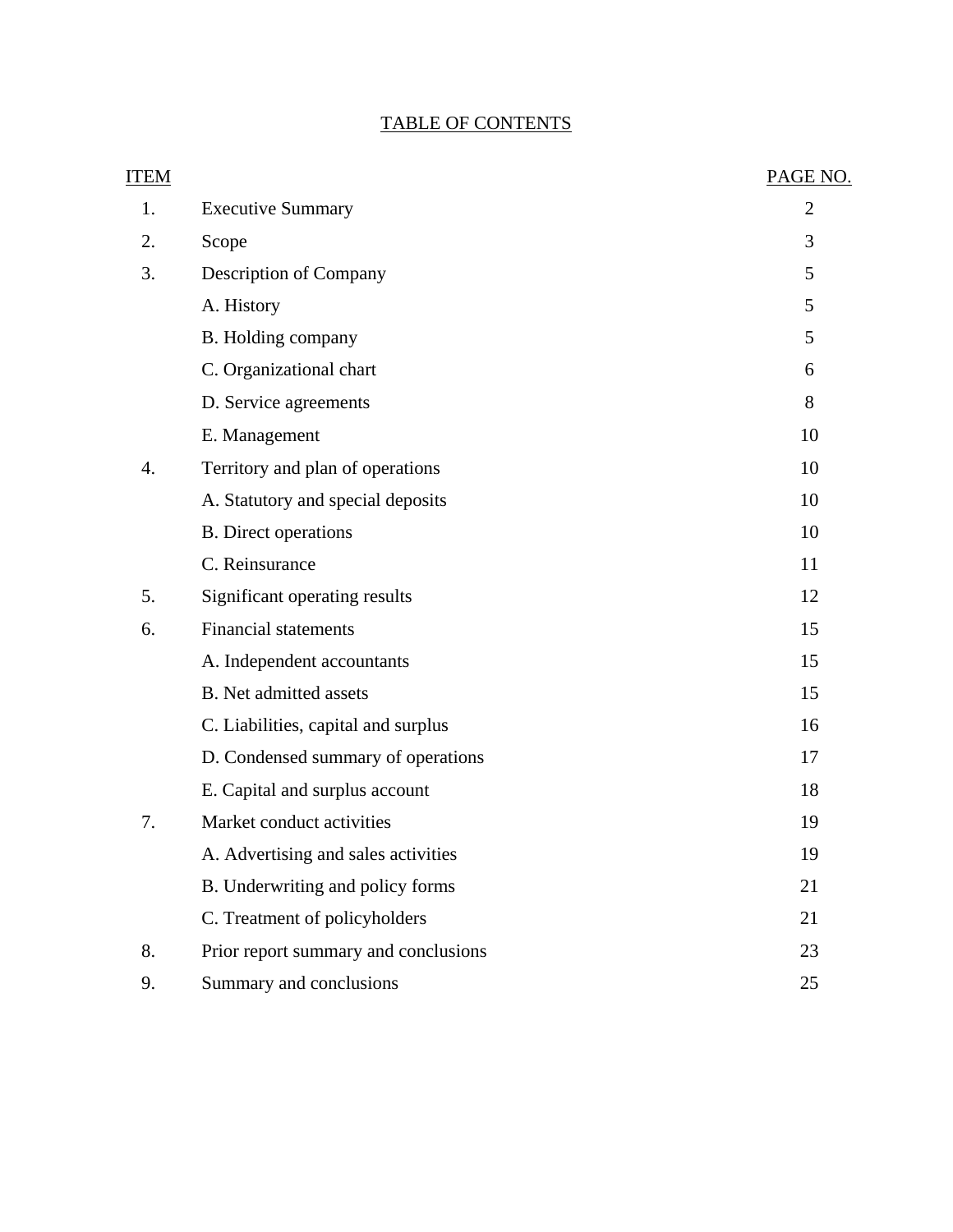

Andrew M. Cuomo Benjamin M. Lawsky Governor Superintendent Superintendent Superintendent Superintendent Superintendent

June 12, 2015

Honorable Benjamin M. Lawsky Superintendent of Financial Services New York, New York 10004

Sir:

In accordance with instructions contained in Appointment No. 31103, dated September 29, 2014, and annexed hereto, an examination has been made into the condition and affairs of National Integrity Life Insurance Company, hereinafter referred to as "the Company," at the home office of the Company's parent, Integrity Life Insurance Company, located at 400 Broadway, Cincinnati, OH 45202. The Company's home office is located at 14 Main Street, Suite 100, Greenwich, New York 12834.

Wherever "Department" appears in this report, it refers to the New York State Department of Financial Services.

The report indicating the results of this examination is respectfully submitted.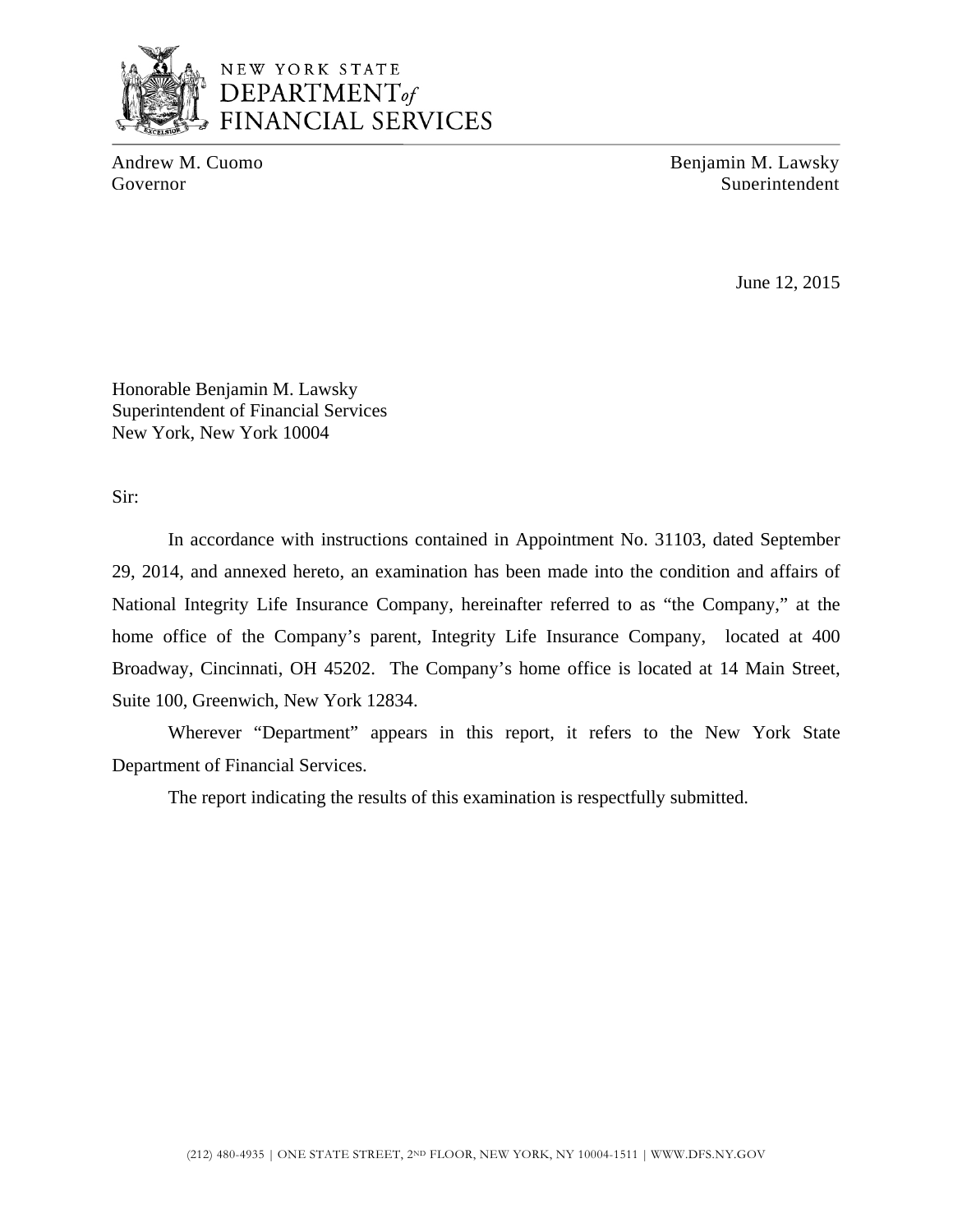### 1. EXECUTIVE SUMMARY

<span id="page-4-0"></span>The material violations contained in this report are summarized below.

- The Company violated Section 51.6(b)(3) of Department Regulation No. 60 by failing to examine and ascertain that the Disclosure Statement included all required disclosures.
- The Company violated Section 51.6(b)(7) of Department Regulation No. 60 by failing to have any deficiencies corrected or else reject the application in the cases where the Disclosure Statement did not include all required disclosures.
- The examiner recommends that the Company submit alternative Regulation No. 60 procedures to the Department, specifically an alternate Disclosure Statement, for situations where a deferred annuity contract is being replaced by one of the Company's SPIA contracts.
- The Company violated Section 91.5(b) of Department Regulation No. 33 by adopting a method for allocating investment income by line of business which deviated from the investment year method without obtaining the approval of the superintendent.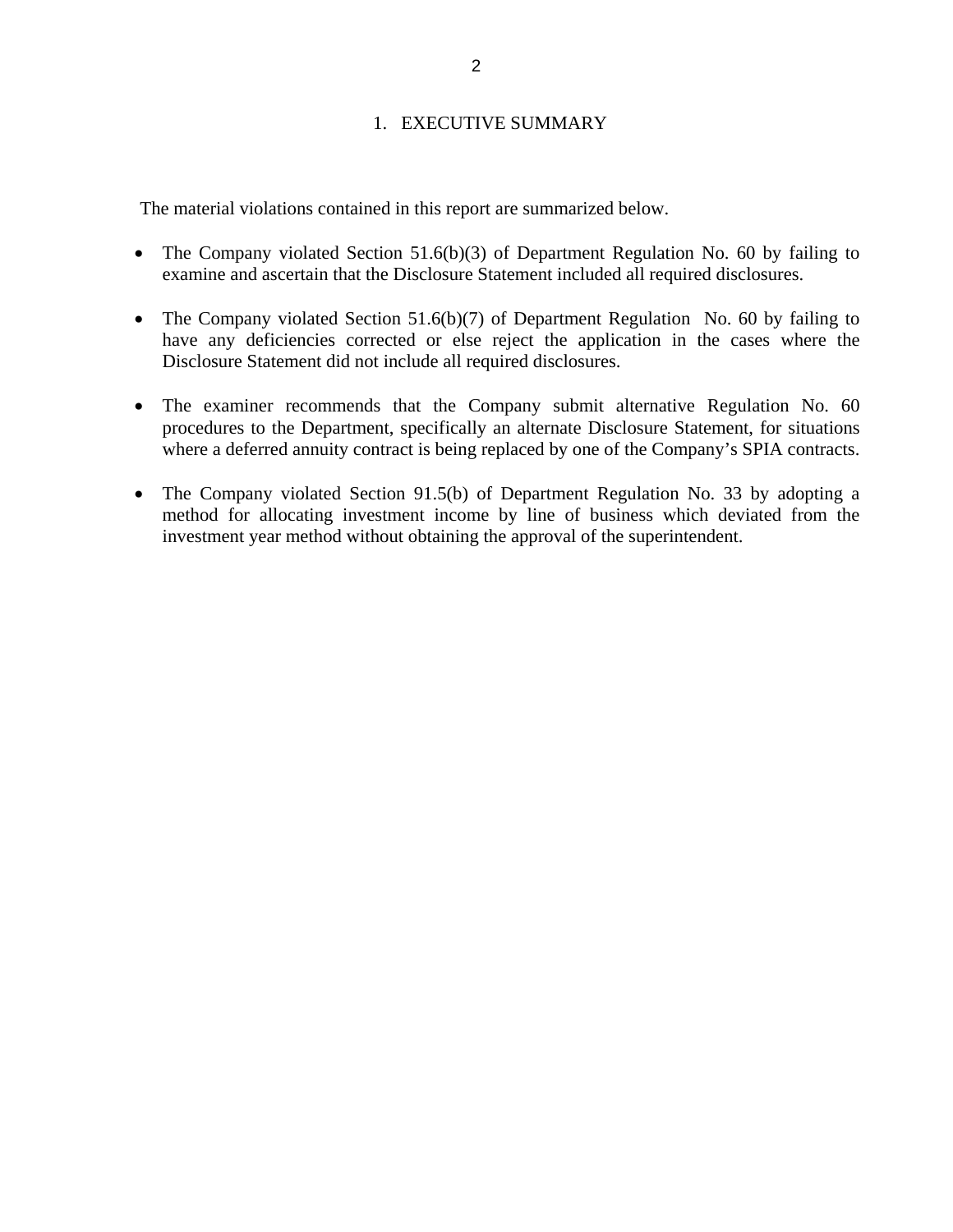#### 2. SCOPE OF EXAMINATION

<span id="page-5-0"></span>The examination of the Company was a full scope examination as defined in the *NAIC Financial Condition Examiners Handbook, 2014 Edition* (the "Handbook"). The examination covers the three-year period from January 1, 2011 through December 31, 2013. The examination was conducted observing the guidelines and procedures in the Handbook and, where deemed appropriate by the examiner, transactions occurring subsequent to December 31, 2013 but prior to the date of this report (i.e., the completion date of the examination) were also reviewed.

In the course of the examination, a review was also made of the manner in which the Company conducts its business and fulfills its contractual obligations to policyholders and claimants. The results of this review are contained in item 7 of this report.

The examination was conducted on a risk focused basis in accordance with the provisions of the Handbook published by the National Association of Insurance Commissioners ("NAIC"). The Handbook guidance provides for the establishment of an examination plan based on the examiner's assessment of risk in the insurer's operations and utilizing that evaluation in formulating the nature and extent of the examination. The examiner planned and performed the examination to evaluate the current financial condition as well as identify prospective risks that may threaten the future solvency of the insurer. The examiner identified key processes, assessed the risks within those processes and evaluated the internal control systems and procedures used to mitigate those risks. The examination also included assessing the principles used and significant estimates made by management, evaluating the overall financial statement presentation, and determining management's compliance with New York statutes and Department guidelines, Statutory Accounting Principles as adopted by the Department, and annual statement instructions.

Information about the Company's organizational structure, business approach and control environment were utilized to develop the examination approach. The Company's risks and management activities were evaluated incorporating the NAIC's nine branded risk categories. These categories are as follows:

- Pricing/Underwriting
- Reserving
- Operational
- Strategic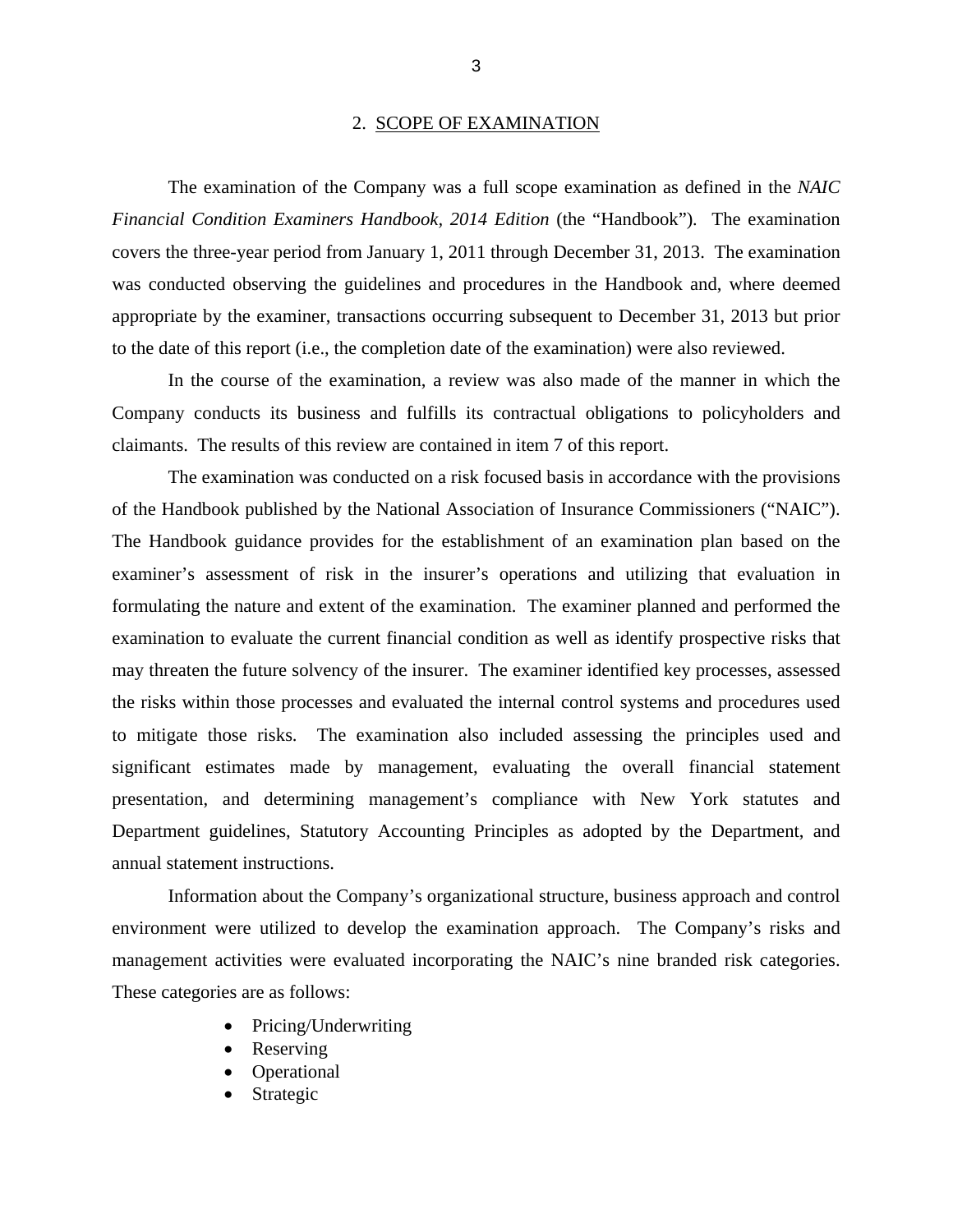- Credit
- Market
- Liquidity
- Legal
- Reputational

The Company was audited annually, for the years 2011 through 2013, by the accounting firm of Ernst & Young LLP. The Company received an unqualified opinion in all years. Certain audit workpapers of the accounting firm were reviewed and relied upon in conjunction with this examination. The Company has an internal audit department which was responsible for assessing the internal control structure and compliance with the NAIC's Model Audit Rule ("MAR"). Where applicable, the Company's MAR workpapers and reports were reviewed and portions were relied upon for this examination.

The examiner reviewed the corrective actions taken by the Company with respect to the violations and recommendations contained in the prior report on examination. The results of the examiner's review are contained in item 8 of this report.

This report on examination is confined to financial statements and comments on those matters which involve departure from laws, regulations or rules, or which require explanation or description.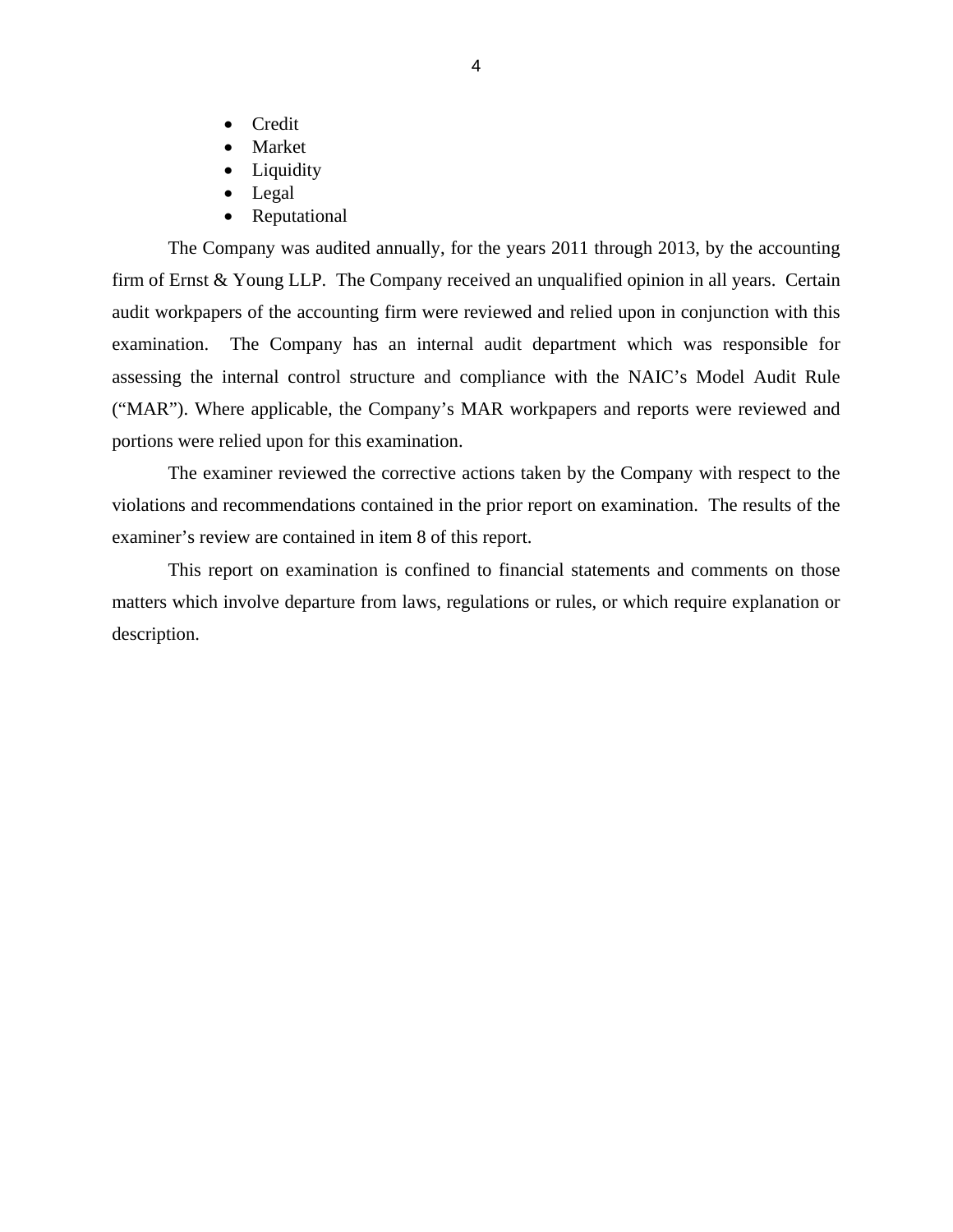#### 3. DESCRIPTION OF COMPANY

#### <span id="page-7-0"></span>A. History

The Company was incorporated under the name Merchants Life Insurance Company, as a stock life insurance company, under the laws of New York on November 22, 1968. The Company was licensed and commenced business on December 30, 1968. Initial resources of \$3,000,000 consisting of common capital stock of \$1,000,000 and paid in and contributed surplus of \$2,000,000, were provided through the sale of 100,000 shares of common stock (with a par value of \$10 each) for \$30 per share.

Capital was increased to \$1,100,000 in 1972 as a result of the issuance of 10,000 additional shares of stock. Monumental Life Insurance Company acquired the Company in July 1981 and the Company's name was changed to Monumental National Life Insurance Company of New York. The Equitable Life Assurance Society of the United States ("Equitable") purchased the Company from Monumental Life Insurance Company in November 1985. In 1985, capital was increased to \$2,000,000 as a result of the issuance of 90,000 additional shares of stock. The Company adopted its present name on January 21, 1986. In September 1988, Equitable sold the Company to National Mutual Life Association of Australasia. In November 1993, ARM Financial Group acquired the Company and its immediate parent, Integrity Life Insurance Company ("Integrity") from National Mutual Life Association of Australasia. The Western & Southern Life Insurance Company ("WSLIC") acquired Integrity and the Company in March 2000 from ARM Financial Group.

Capital stock and paid in and contributed surplus were \$2,000,000 and \$312,227,768, respectively, as of December 31, 2013.

#### B. Holding Company

The Company is a wholly owned subsidiary of Integrity, an Ohio life insurance company. Integrity is owned by WSLIC, also an Ohio life insurance company, which in turn is a wholly owned subsidiary of Western & Southern Financial Group, Inc. ("WSFG"). WSFG is a diversified group of financial services companies offering life and health insurance, annuities, mutual funds, and a variety of other investment management products and services. The ultimate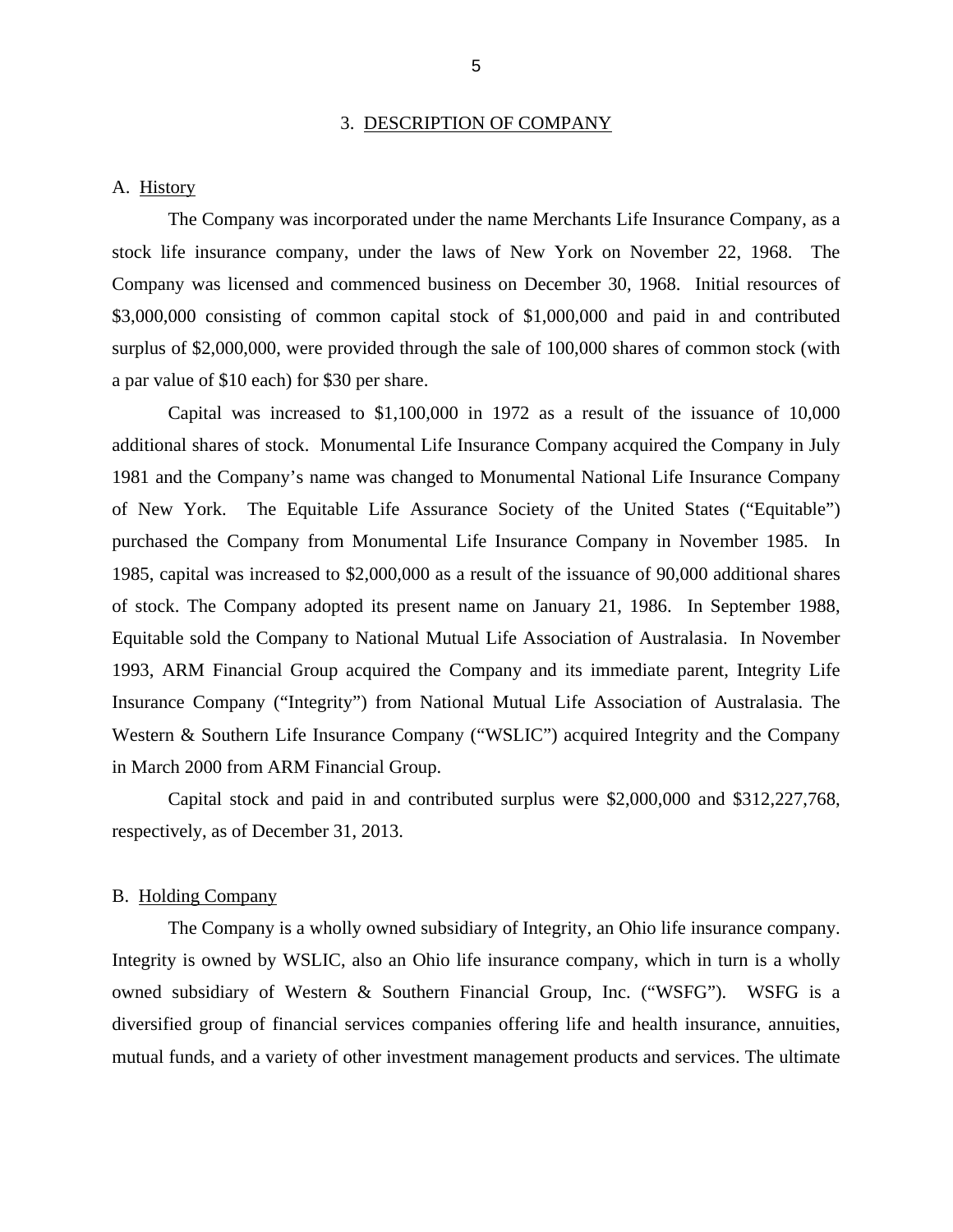<span id="page-8-0"></span>parent of the Company is Western & Southern Mutual Holding Company, an Ohio mutual holding company.

#### C. Organizational Chart

An organization chart reflecting the relationship between the Company and significant entities in its holding company system as of December 31, 2013 follows:

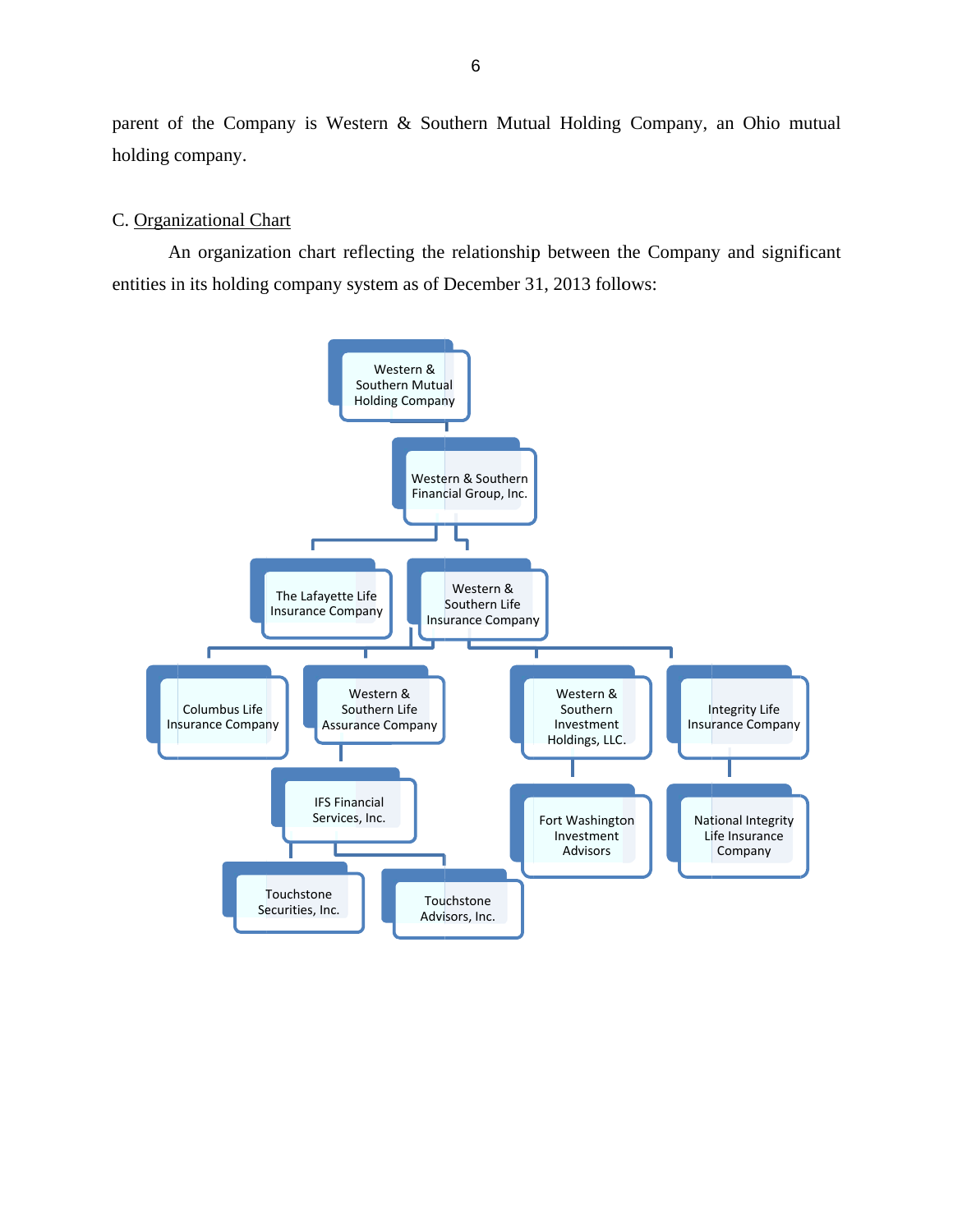# D. Service Agreements

The Company had 6 service agreements in effect with affiliates during the examination period.

| Type of                                                                 | Effective                               | Provider(s)                                   | Recipient(s)                 | Specific                                                                                                                                   | Income/                                                        |
|-------------------------------------------------------------------------|-----------------------------------------|-----------------------------------------------|------------------------------|--------------------------------------------------------------------------------------------------------------------------------------------|----------------------------------------------------------------|
| Agreement                                                               | Date                                    | of                                            | of                           | Service(s)                                                                                                                                 | (Expense)* For                                                 |
| and                                                                     |                                         | Service(s)                                    | Service(s)                   | Covered                                                                                                                                    | Each Year of                                                   |
| Department                                                              |                                         |                                               |                              |                                                                                                                                            | the                                                            |
| <b>File Number</b>                                                      |                                         |                                               |                              |                                                                                                                                            | Examination                                                    |
| Administrative<br>Service<br><b>Department File</b><br>No. 34708        | 01/01/2006                              | <b>WSLIC</b>                                  | The Company                  | Administrative,<br>management,<br>professional and<br>information<br>technology<br>services, payroll<br>and office space                   | 2011 \$(8,352,522)<br>2012 \$(7,711,635)<br>2013 \$(9,744,565) |
| Administrative<br><b>Services</b><br>Department File<br>No. 34709       | 01/01/2006                              | <b>IFS</b> Financial<br>Services, Inc.        | The Company                  | Marketing and<br>Distribution;<br>Administrative<br>and Compliance                                                                         | 2011 \$(5,348,264)<br>2012 \$(4,354,473)<br>2013 \$(4,073,582) |
| Principal<br>Underwriter<br>Department File<br>No. 34710                | 05/01/2006                              | Touchstone<br>Securities,<br>Inc.             | The Company                  | Distribution and<br>Underwriting<br>Services                                                                                               | 2011 \$(56,430)<br>2012 \$(58,684)<br>2013 \$(39,255)          |
| Shareholder<br>Services<br>Agreement<br>Department File<br>No. 38398    | 01/01/2008                              | The<br>Company                                | Touchstone<br>Advisors, Inc. | Administrative<br>services to<br>shareholders of<br><b>Touchstone Funds</b><br>through National<br><b>Integrity Variable</b><br>Annuities. | 2011 \$297,445<br>2012 \$254,932<br>2013 \$248,423             |
| Investment<br>Advisory<br>Department File<br>No. 29281                  | 02/10/2001                              | Fort<br>Washington<br>Investment<br>Advisors. | The Company                  | Investment<br><b>Advisory Services</b>                                                                                                     | 2011 \$(1,880,647)<br>2012 \$(1,942,627)<br>2013 \$(1,965,426) |
| Amendment<br>Department File<br>No. 29281G                              | 01/01/2006<br>(4.375% fee<br>Amendment) |                                               |                              |                                                                                                                                            |                                                                |
| Amendment No.<br>2 Department<br>File No. 47397                         | 04/01/2013<br>(4.5% fee<br>Amendment)   |                                               |                              |                                                                                                                                            |                                                                |
| <b>Broker-Dealer</b><br>Sales Agreement<br>Department File<br>No. 29517 | 03/17/2002                              | Touchstone<br>Securities,<br>Inc.             | The Company                  | <b>Sales</b>                                                                                                                               | 2011 \$3,192,108<br>2012 \$3,058,260<br>2013 \$4,045,138       |

\*Amount of Income or (Expense) Incurred by the Company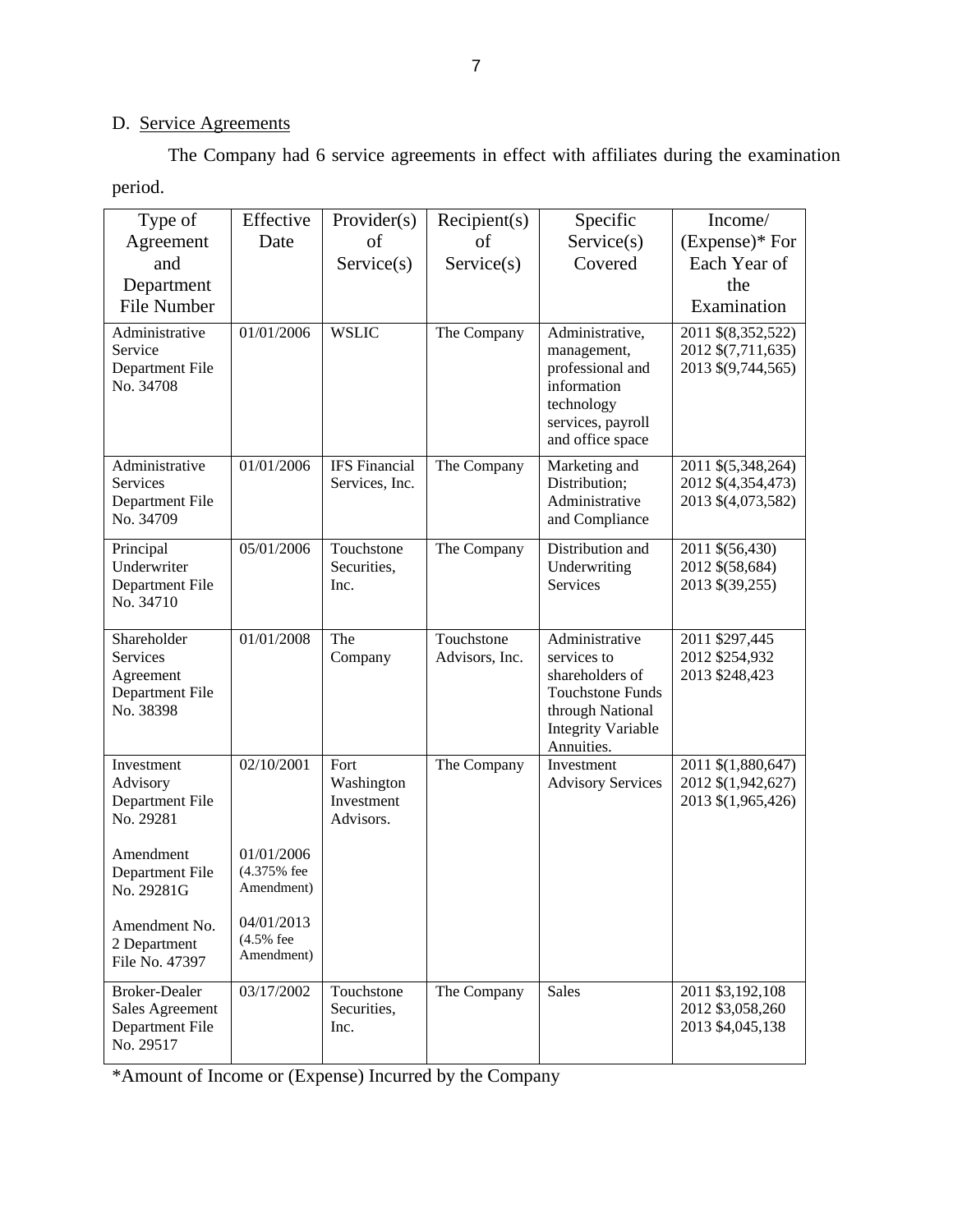#### E. Management

The Company's by-laws provide that the board of directors ("the board") shall be comprised of not less than seven and not more than 12 directors. Directors are elected for a period of one year at the annual meeting of the stockholders held in February of each year. As of December 31, 2013, the board of directors consisted of 11 members. Meetings of the board are held annually following the annual stockholders' meeting. Other regular meetings of the board are set by the board.

The 11 board members and their principal business affiliation, as of December 31, 2013, were as follows:

| Name and Residence                     | <b>Principal Business Affiliation</b>                                                | <b>Year First</b><br>Elected |
|----------------------------------------|--------------------------------------------------------------------------------------|------------------------------|
| Edward J. Babbitt<br>Cincinnati, OH    | Vice President and Senior Counsel<br>Western & Southern Financial Group, Inc.        | 2003                         |
| John F. Barrett<br>Cincinnati, OH      | Chairman of the Board<br>Western & Southern Financial Group, Inc.                    | 2000                         |
| George R. Bunn Jr.*<br>New York, NY    | Owner<br>George R. Bunn Jr., Attorney at Law                                         | 2003                         |
| Daniel J. Downing<br>Cincinnati, OH    | Senior Vice President and Independent Agent<br>IFS Financial Services, Inc.          | 1998                         |
| Eric C. Fast*<br>Stamford, CT          | President and Chief Executive Officer<br><b>Crane Company</b>                        | 2000                         |
| Dale P. Hennie<br>Cincinnati, OH       | Retired<br>Former Senior Vice President<br>Western & Southern Life Insurance Company | 2000                         |
| Cameron F. MacRae III*<br>New York, NY | Counsel<br>Duane Morris LLP                                                          | 2000                         |
| Jill T. McGruder<br>Cincinnati, OH     | President and Chief Executive Officer<br>National Integrity Life Insurance Company   | 2006                         |
| Newton P.S. Merrill*<br>New York, NY   | Retired<br>Former Senior Executive Vice President<br><b>Bank of New York</b>         | 2000                         |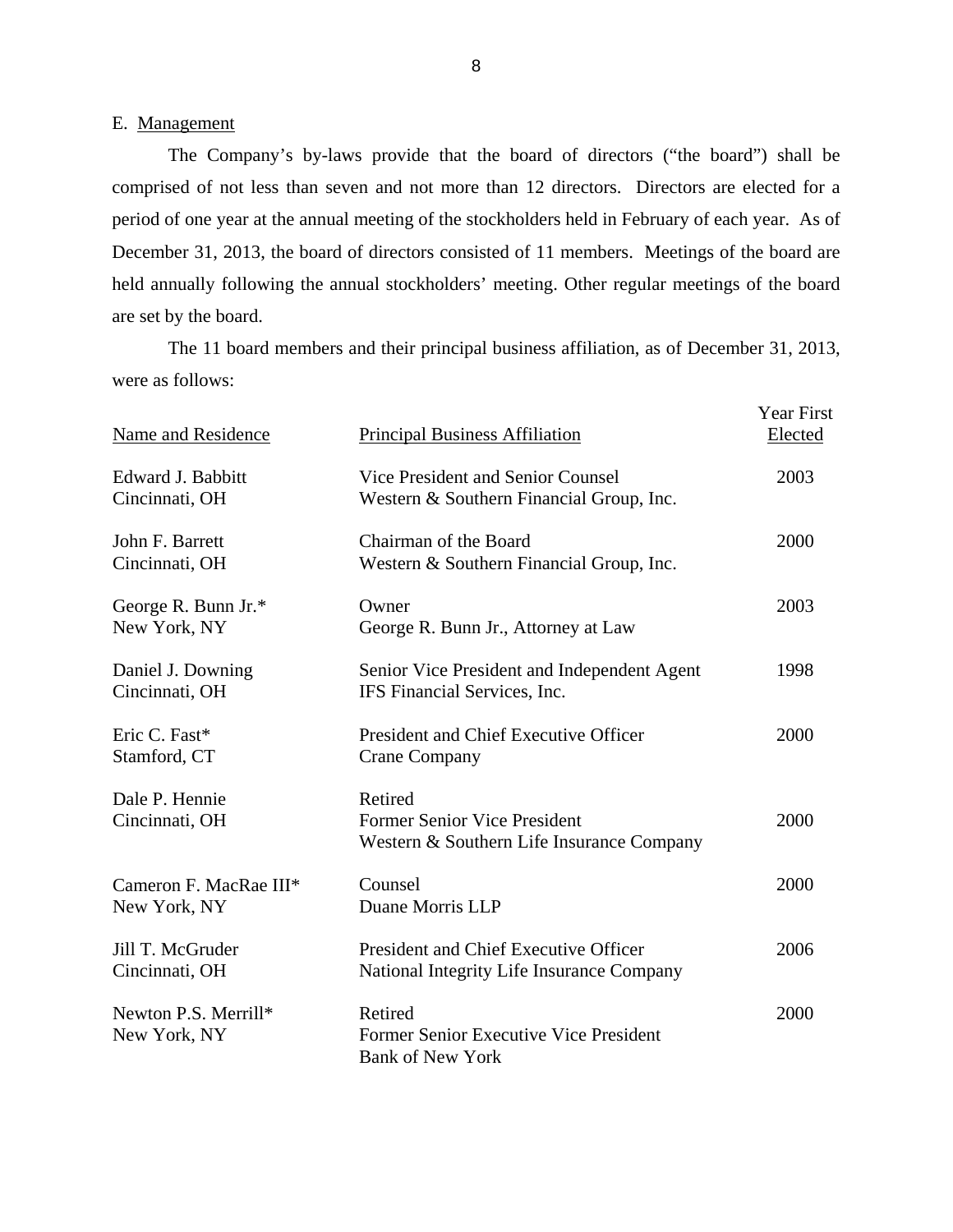| Name and Residence                    | <b>Principal Business Affiliation</b>                                                         | <b>Year First</b><br>Elected |
|---------------------------------------|-----------------------------------------------------------------------------------------------|------------------------------|
| Robert L. Walker<br>Cincinnati, OH    | Senior Vice President and Chief Financial Officer<br>Western & Southern Financial Group, Inc. | <b>2000</b>                  |
| Donald J. Wuebbling<br>Cincinnati, OH | Corporate Secretary and Counsel<br>Western & Southern Financial Group, Inc.                   | 2000                         |

\* Not affiliated with the Company or any other company in the holding company system.

The examiner's review of the minutes of the meetings of the board of directors and its committees indicated that meetings were well attended and that each director attended a majority of meetings.

The following is a listing of the principal officers of the Company as of December 31, 2013:

Name Title

| John F. Barrett        | Chairman of the Board                            |
|------------------------|--------------------------------------------------|
| Jill T. McGruder       | President and Chief Executive Officer            |
| Nicholas P. Sargen     | Sr. Vice President and Chief Investment Officer  |
| Daniel J. Downing      | Sr. Vice President, Independent Agent Channel    |
| Kevin L. Howard*       | Sr. Vice President and General Counsel           |
| Constance M. Maccarone | Sr. Vice President, Insurance Operations         |
| Nora E. Moushey        | Sr. Vice President and Chief Actuary             |
| Mark E. Caner          | Sr. Vice President, Distribution                 |
| Clint D. Gibler        | Sr. Vice President and Chief Information Officer |
| John P. Cipro          | Vice President                                   |

\* Designated consumer services officer per Section 216.4(c) of Department Regulation No. 64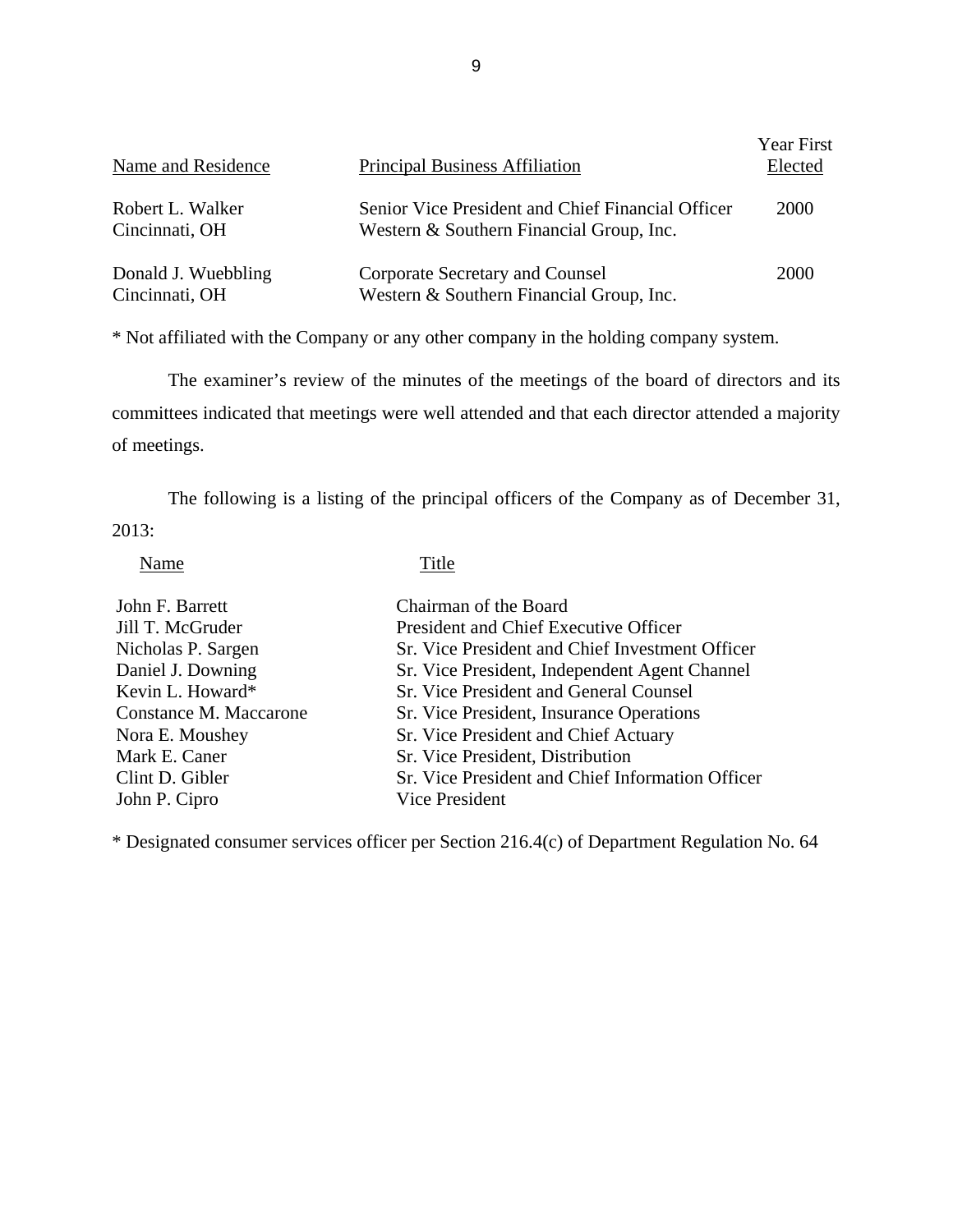<span id="page-12-0"></span>The Company is authorized to write life insurance, annuities and accident and health insurance as defined in paragraphs 1, 2 and 3 of Section 1113(a) of the New York Insurance Law.

The Company is licensed to transact business in eight states, namely Connecticut, Florida, Maine, New Hampshire, New York, Ohio, Rhode Island and Vermont, and the District of Columbia*.* In 2013, 92.4% of annuity considerations and 98% of all life insurance premiums were received from New York. Policies are written on a non-participating basis.

#### A. Statutory and Special Deposits

As of December 31, 2013, the Company had \$243,291 (par value) of United States Treasury Bonds on deposit with the State of New York, its domiciliary state, for the benefit of all policyholders, claimants and creditors of the Company. As per Schedule E of the 2013 filed annual statement, an additional \$1,013,711 (par value) was held by the State of New Hampshire.

#### B. Direct Operations

 flexible premium variable annuity contracts. The Company offers guaranteed rate options with The Company's principal products sold during the examination period were fixed and variable annuities, which included single premium deferred and immediate annuities, and both its fixed and variable annuities. The guaranteed rate option allows a fixed annuity contract holder to lock in a fixed rate for a two to ten year period. In addition, the Company offers a systematic transfer option on its variable annuity contracts. The systematic transfer option provides the contract holder with a guaranteed interest rate on contributions; however, contributions must be transferred to other investment options in equal monthly or quarterly installments within six months or one year.

The Company's target market for both its fixed and variable annuity products is generally middle to upper income individuals over the age of fifty who want to save for retirement using financial products that provide the benefit of tax-deferred growth.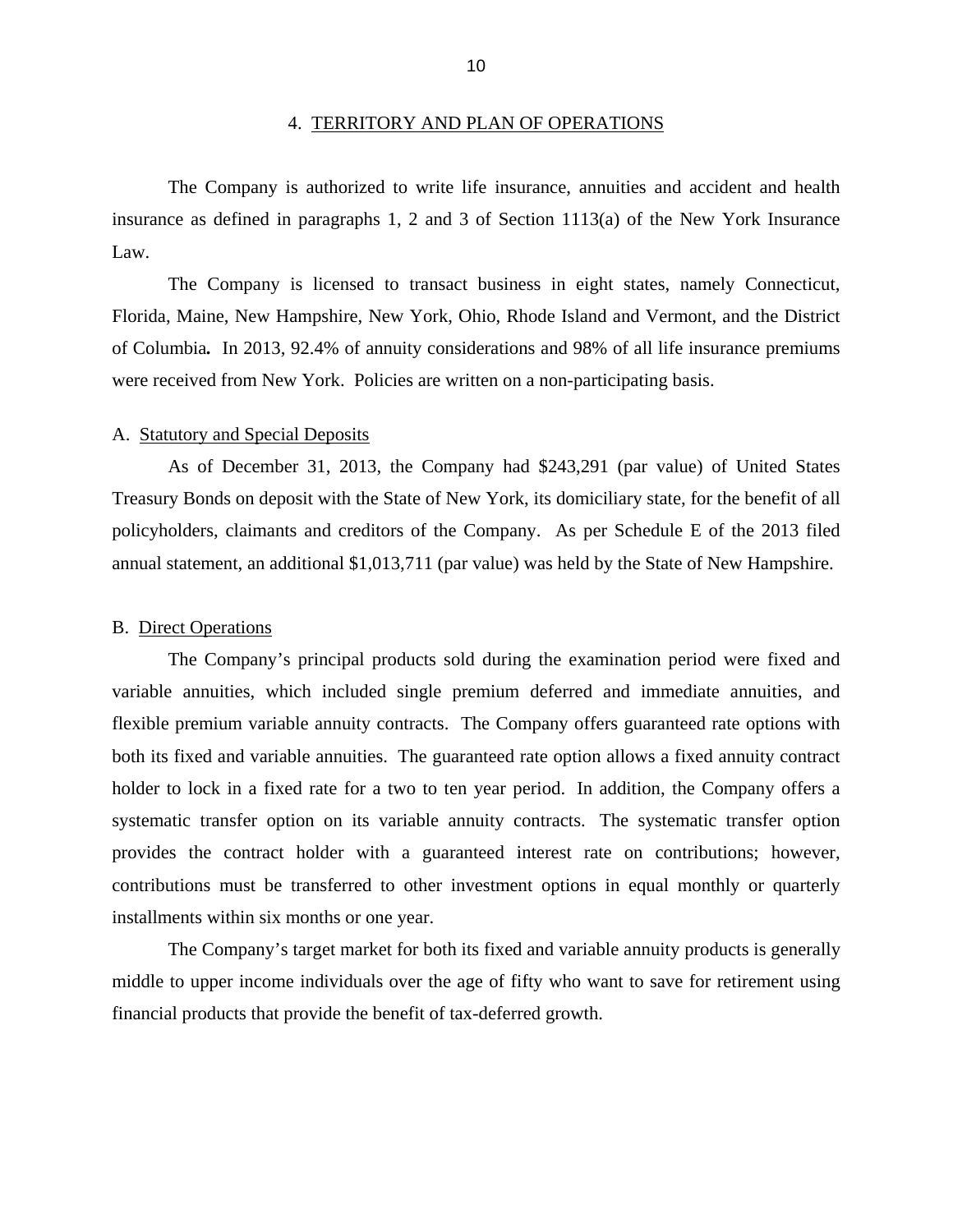<span id="page-13-0"></span>The Company's agency operations are conducted on a general agency basis. Independent broker-dealer firms, stock brokerage firms, independent agents and financial institutions market the Company's products.

#### C. Reinsurance

As of December 31, 2013, the Company had reinsurance treaties in effect with three companies, all of which were authorized or accredited. The Company's life business is reinsured on a modified-coinsurance and yearly renewable term basis. Reinsurance is provided on an automatic and facultative basis.

The maximum retention limit for individual life contracts is \$250,000. The total face amount of life insurance ceded as of December 31, 2013 was \$5,979,822, which represents 4.3% of the total face amount of life insurance in force.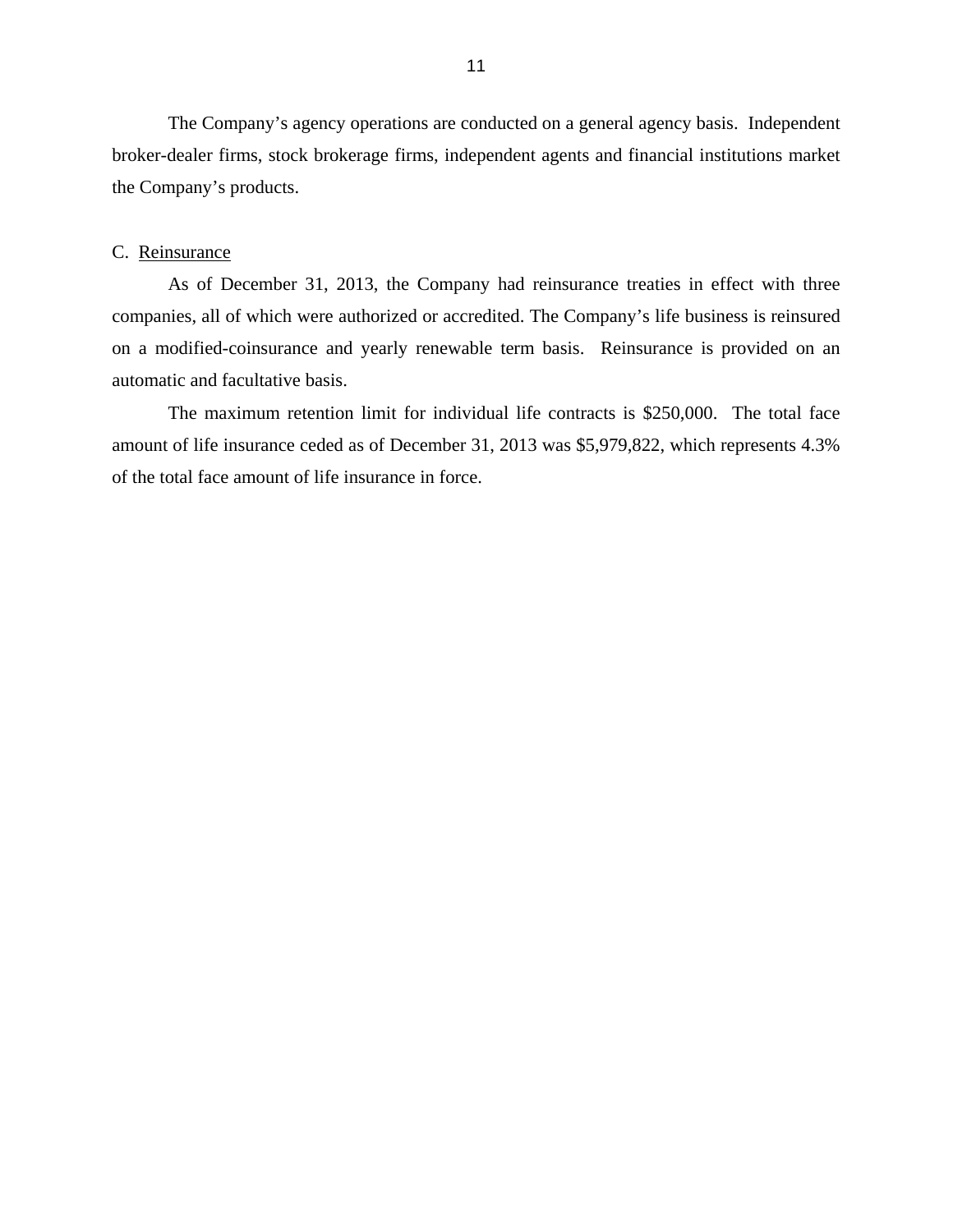#### 5. SIGNIFICANT OPERATING RESULTS

Indicated below is significant information concerning the operations of the Company during the period under examination as extracted from its filed annual statements. Failure of items to add to the totals shown in any table in this report is due to rounding.

The following table indicates the Company's financial growth (decline) during the period under review:

|                                                                                                                                                         | December 31,<br>2010                                                             | December 31,<br>2013                                                      | Increase<br>(Decrease)                                  |
|---------------------------------------------------------------------------------------------------------------------------------------------------------|----------------------------------------------------------------------------------|---------------------------------------------------------------------------|---------------------------------------------------------|
| Admitted assets                                                                                                                                         | \$4,830,605,377                                                                  | \$4,767,082,661                                                           | \$ (63,522,716)                                         |
| Liabilities                                                                                                                                             | \$4,578,620,270                                                                  | \$4,446,107,877                                                           | \$(132,512,393)                                         |
| Common capital stock<br>Gross paid in and contributed surplus<br>Surplus from additional DTA<br>Unassigned funds (surplus)<br>Total capital and surplus | \$<br>2,000,000<br>312, 227, 768<br>5,167,398<br>(67, 410, 059)<br>\$251,985,107 | \$<br>2,000,000<br>312,227,768<br>$\Omega$<br>6,747,016<br>\$ 320,974,784 | \$<br>$_{0}$<br>(5,167,398)<br>74,157,075<br>68,989,677 |
| Total liabilities, capital and surplus                                                                                                                  | \$4,830,605,377                                                                  | \$4,767,082,661                                                           | (63,522,716)<br>S.                                      |

The Company's invested assets as of December 31, 2013, exclusive of separate accounts, were mainly comprised of bonds (91.3%).

The majority (91.1%) of the Company's bond portfolio, as of December 31, 2013, was comprised of investment grade obligations.

The following indicates, for each of the years listed below, the amount of life insurance issued and in force by type (in thousands of dollars):

## Individual Whole Life

| Year | <b>Issued</b>                 | In Force  |
|------|-------------------------------|-----------|
| 2011 | $\mathcal{S}$<br>$\mathbf{0}$ | \$112,481 |
| 2012 | \$11,918                      | \$121,994 |
| 2013 | \$24,373                      | \$140,343 |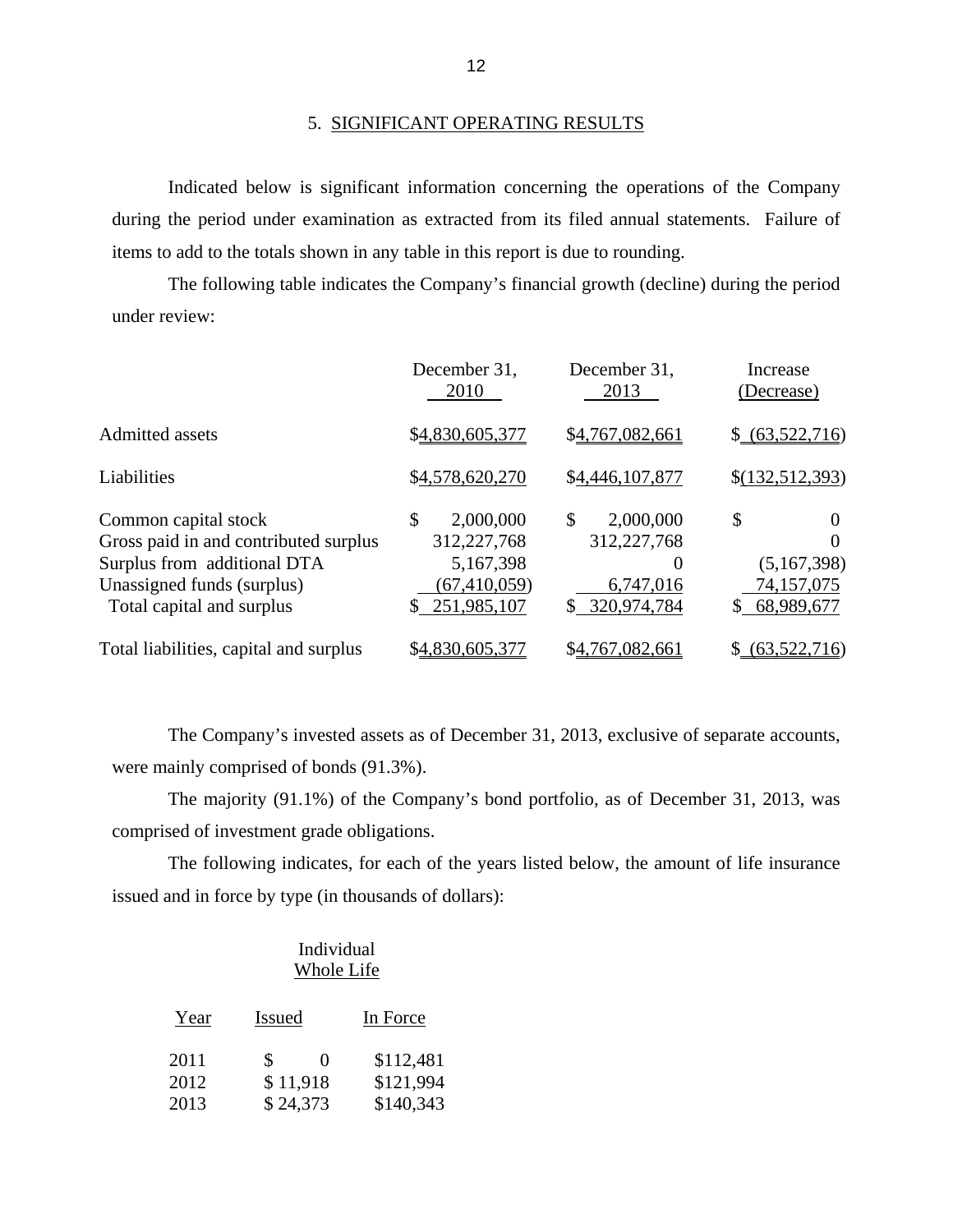The Company began selling a single premium universal life product in 2012. The amount in force in 2011 is comprised of Single Premium Endowment policies sold by the company prior to 2011.

The following has been extracted from the Exhibits of Annuities in the filed annual statements for each of the years under review:

#### Ordinary Annuities

|                                                                                                  | 2011                       | 2012                       | 2013                       |
|--------------------------------------------------------------------------------------------------|----------------------------|----------------------------|----------------------------|
| Outstanding, end of previous year<br>Issued during the year<br>Other net changes during the year | 61,173<br>3,872<br>(4,269) | 60,776<br>2,459<br>(4,157) | 59,078<br>2,172<br>(3,810) |
| Outstanding, end of current year                                                                 | 60 776                     | 59,078                     |                            |

The number of ordinary annuities issued during 2013 was misstated by the Company. The actual number of ordinary annuities issued during that year should have been stated as 2,517 rather than 2,172 and the total number of ordinary annuities outstanding at the end of the year should have been reflected as 57,785.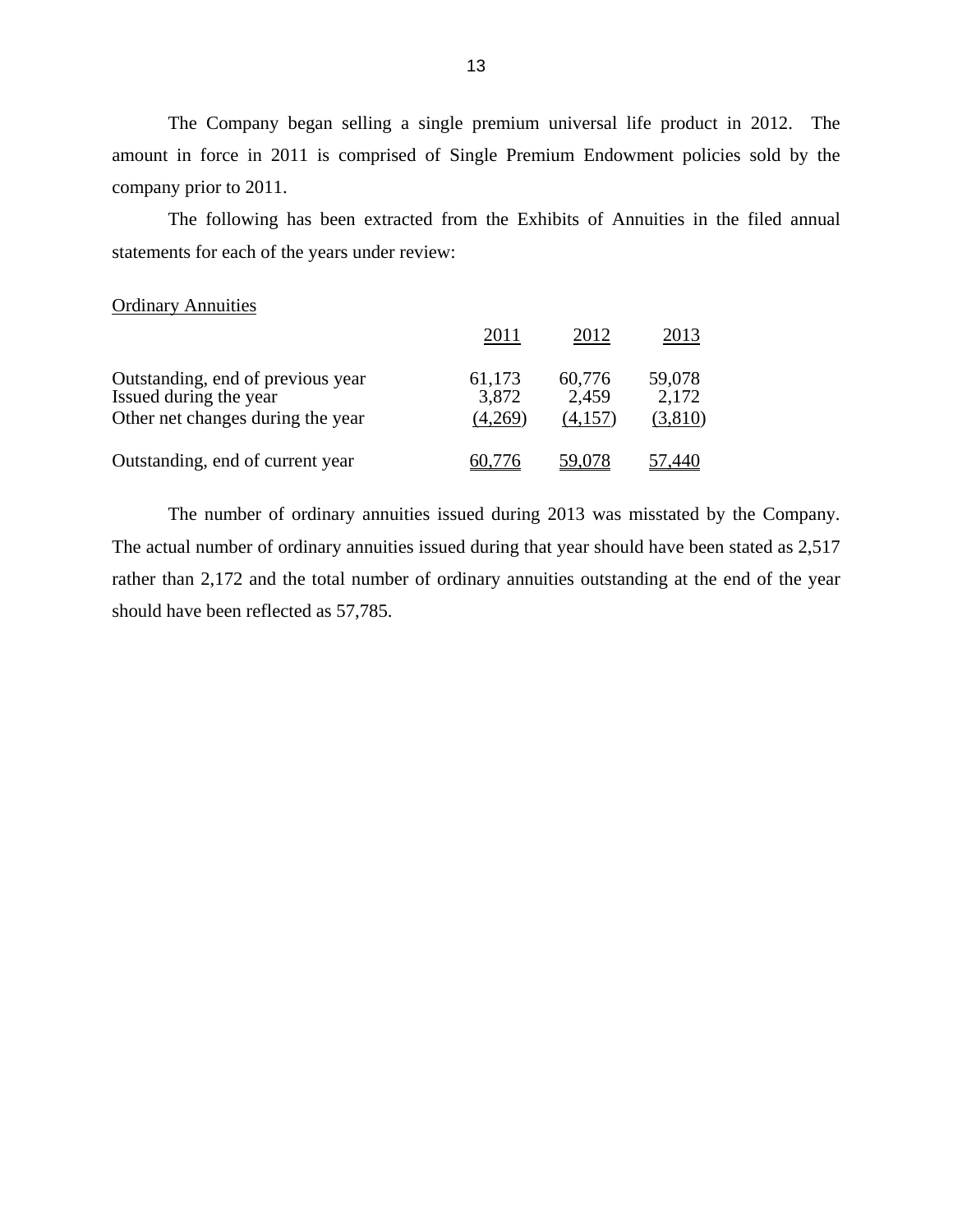The following is the net gain (loss) from operations by line of business after federal income taxes but before realized capital gains (losses) reported for each of the years under examination in the Company's filed annual statements:

|                                                 | 2011                  | 2012                  | 2013                    |
|-------------------------------------------------|-----------------------|-----------------------|-------------------------|
| Ordinary:<br>Life insurance                     | \$<br>435,672         | (85,706)<br>\$        | (506, 734)<br>\$        |
| Individual annuities<br>Supplementary contracts | 27,072,432<br>953,777 | 34,431,480<br>871,603 | 35,448,676<br>1,142,779 |
| Total ordinary                                  | \$28,461,881          | \$35,217,377          | \$36,084,721            |
| All other lines                                 | \$6,098,901           | \$5,659,965           | \$(2,241,548)           |
| Total                                           | \$34,560,782          | \$40,877,342          | \$33,843,173            |

The main driver of the net loss in the ordinary life line in 2012 and 2013 is the strain related to the introduction of a new Single Premium Universal Life product with a return of premium feature. The All other lines of business represent the capital gains or losses activity of the separate account.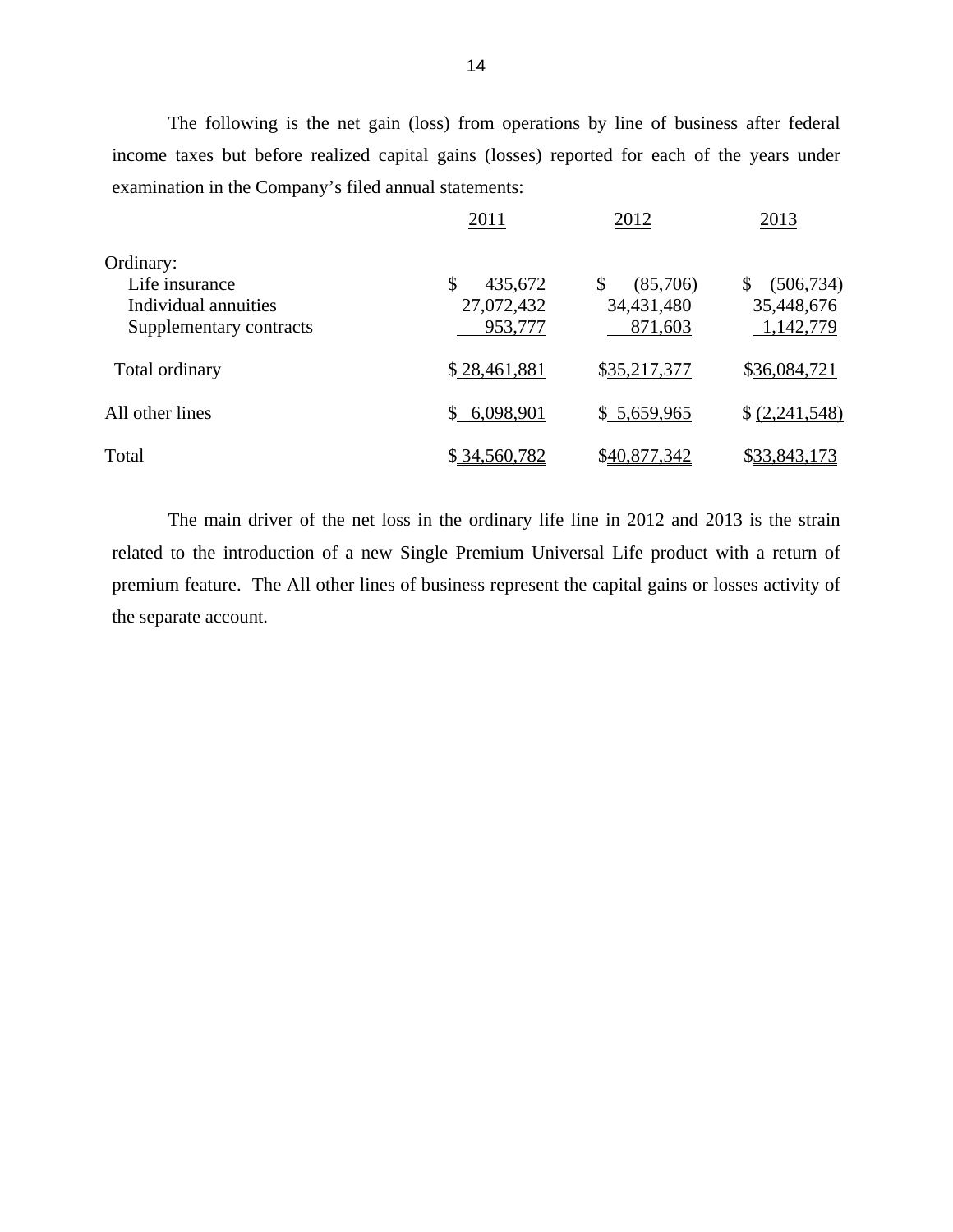#### 6. FINANCIAL STATEMENTS

The following statements show the assets, liabilities, capital and surplus as of December 31, 2013, as contained in the Company's 2013 filed annual statement, a condensed summary of operations and a reconciliation of the capital and surplus account for each of the years under review. The examiner's review of a sample of transactions did not reveal any differences which materially affected the Company's financial condition as presented in its financial statements contained in the December 31, 2013 filed annual statement.

#### A. Independent Accountants

The firm of Ernst & Young LLP was retained by the Company to audit the Company's combined statutory basis statements of financial position as of December 31<sup>st</sup> of each year in the examination period, and the related statutory-basis statements of operations, capital and surplus, and cash flows for the year then ended.

 all material respects, the financial position of the Company at the respective audit dates. Balances reported in these audited financial statements were reconciled to the corresponding Ernst & Young LLP concluded that the statutory financial statements presented fairly, in years' annual statements with no discrepancies noted.

#### B. Net Admitted Assets

| <b>Bonds</b>                                                            | \$2,482,926,391 |
|-------------------------------------------------------------------------|-----------------|
| Stocks:                                                                 |                 |
| Common stocks                                                           | 27,680,749      |
| Mortgage loans on real estate:                                          |                 |
| First liens                                                             | 38,360,204      |
| Cash, cash equivalents and short term investments                       | 16,750,295      |
| Contract loans                                                          | 42,891,085      |
| Other invested assets                                                   | 70,504,313      |
| Receivable for securities                                               | 623,902         |
| Securities lending reinvested collateral assets                         | 40,799,169      |
| Investment income due and accrued                                       | 25,788,928      |
| Net deferred tax asset                                                  | 12,534,228      |
| Guaranty funds receivable or on deposit                                 | 8,510,119       |
| Health care and other amounts receivable                                | 318,884         |
| From separate accounts, segregated accounts and protected cell accounts | 1,999,394,394   |
| Total admitted assets                                                   | \$4,767,082,661 |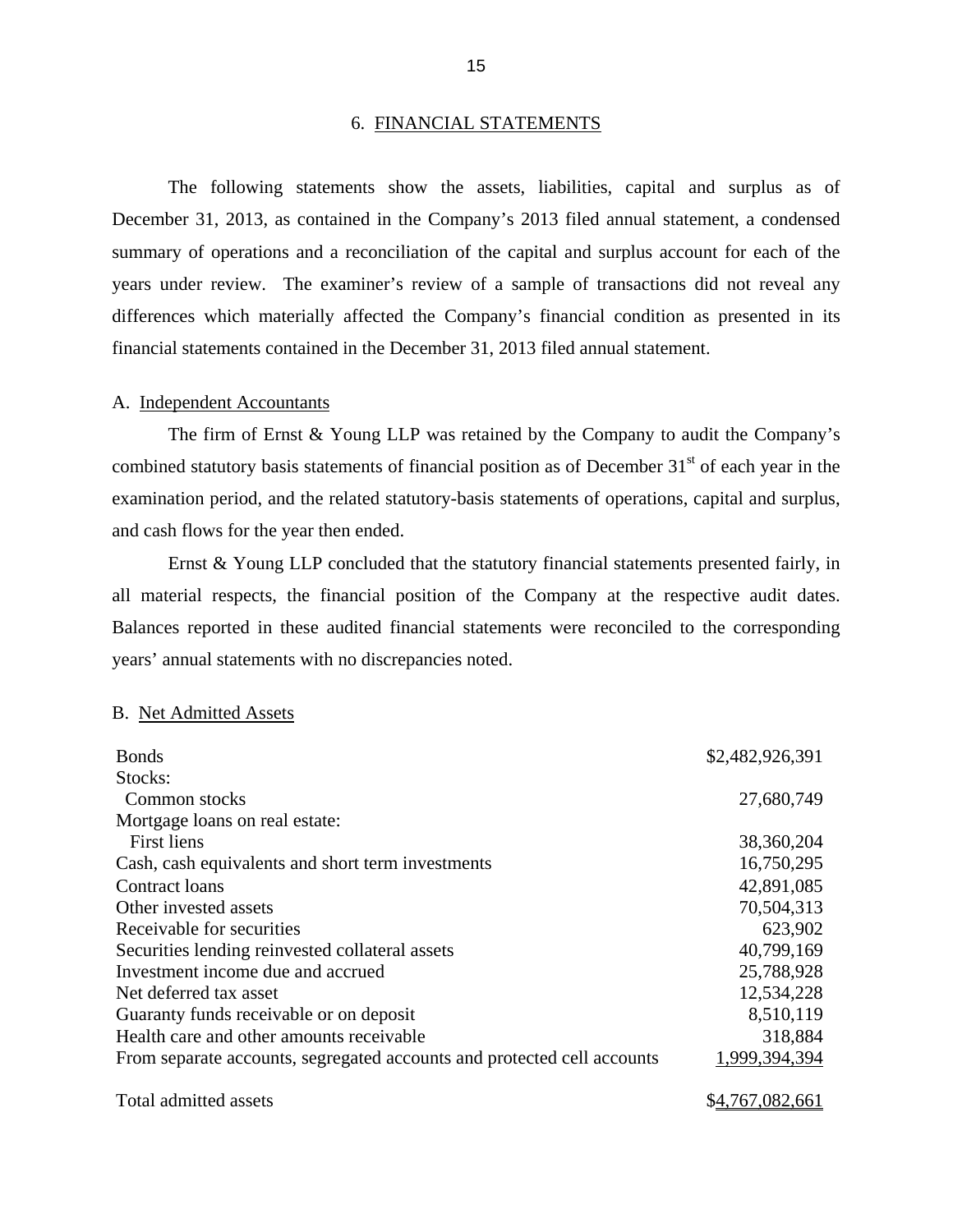# C. Liabilities, Capital and Surplus

| Aggregate reserve for life policies and contracts                       | \$2,280,523,165 |
|-------------------------------------------------------------------------|-----------------|
| Liability for deposit-type contracts                                    | 73,137,159      |
| Contract claims:                                                        |                 |
| Life                                                                    | 96,524          |
| Contract liabilities not included elsewhere:                            |                 |
| Other amounts payable on reinsurance                                    | 19,765          |
| Commissions to agents due or accrued                                    | 1,024,466       |
| General expenses due or accrued                                         | 7,887           |
| Transfers to separate accounts due or accrued                           | (18, 815, 089)  |
| Taxes, licenses and fees due or accrued, excluding federal income taxes | 7,397,524       |
| Current federal and foreign income taxes                                | 4,107,340       |
| Amounts withheld or retained by company as agent or trustee             | 28,641          |
| Remittances and items not allocated                                     | 5,739,484       |
| Miscellaneous liabilities:                                              |                 |
| Asset valuation reserve                                                 | 51,508,922      |
| Payable to parent, subsidiaries and affiliates                          | 436,915         |
| Payable for Securities                                                  | 282,934         |
| Payable for Securities Lending                                          | 40,799,169      |
| Uncashed drafts and checks that are pending escheatment to the state    | 418,677         |
| From Separate Accounts statement                                        | 1,999,394,394   |
|                                                                         |                 |
| <b>Total liabilities</b>                                                | \$4,446,107,877 |
| Common capital stock                                                    | \$<br>2,000,000 |
|                                                                         |                 |
| Gross Paid in and contributed surplus                                   | 312,227,768     |
| Unassigned funds (surplus)                                              | 6,747,016       |
| Surplus                                                                 | 318,974,784     |
| Total capital and surplus                                               | \$ 320,974,784  |
| Total liabilities, capital and surplus                                  | \$4,767,082,661 |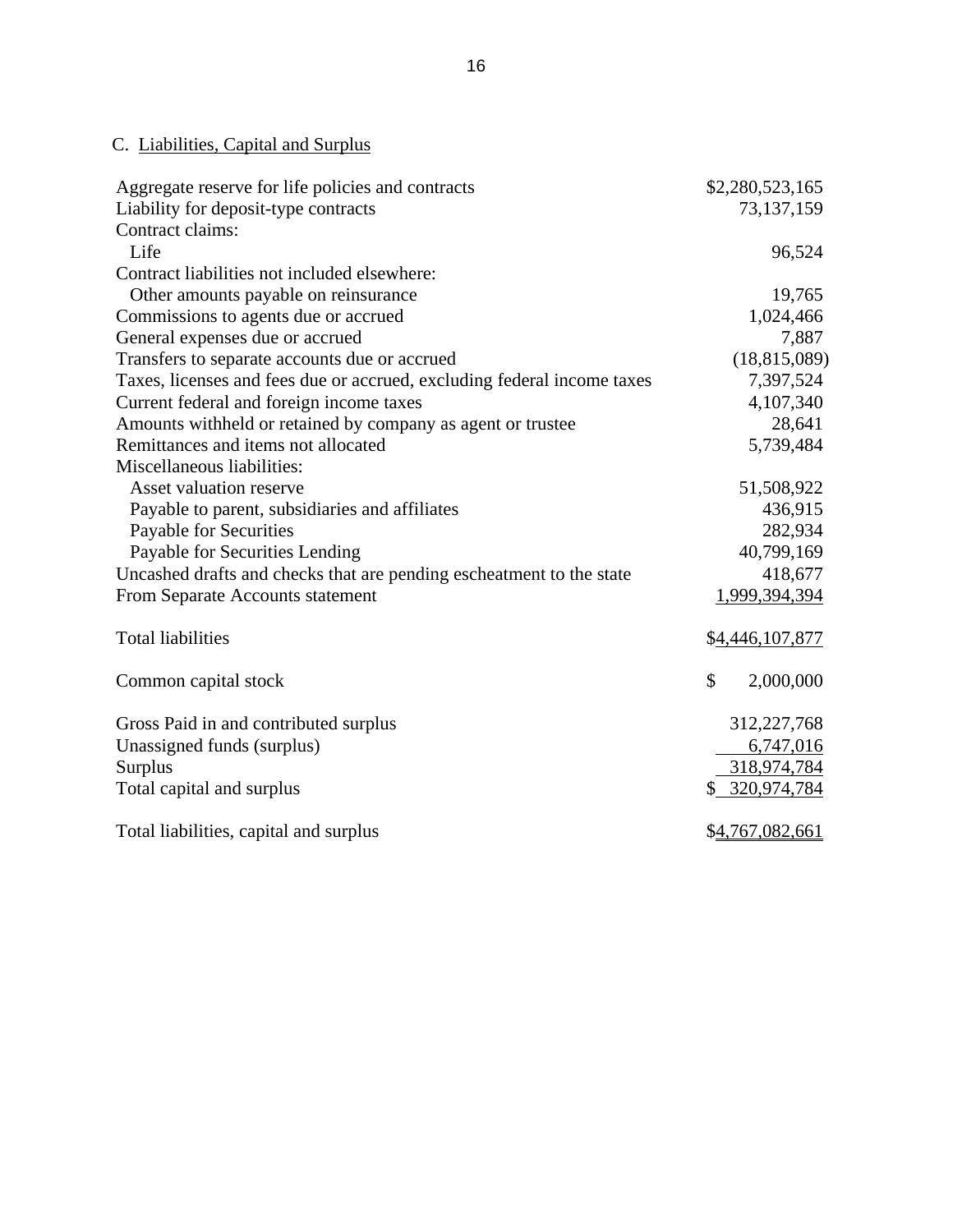#### <span id="page-19-0"></span>D. Condensed Summary of Operations

|                                           | 2011             | 2012             | 2013             |
|-------------------------------------------|------------------|------------------|------------------|
| Premiums and considerations               | \$312,455,255    | \$214,824,969    | \$227,294,996    |
| <b>Investment Income</b>                  | 116,260,955      | 120,208,025      | 125,752,056      |
| Miscellaneous income                      | 7,485,368        | 7,317,087        | 7,610,761        |
| Total income                              | \$436,201,578    | \$342,350,081    | \$360,657,813    |
| Benefit payments                          | \$446,208,215    | \$456,201,742    | \$434,112,314    |
| <b>Increase in Reserves</b>               | 132,277,205      | 168,567,625      | 131,092,460      |
| Commissions                               | 17,157,191       | 14, 155, 448     | 15,011,853       |
| General expenses and taxes                | 19,202,405       | 13,420,977       | 13,832,293       |
| Net transfers to (from) Separate Accounts | (229, 348, 057)  | (365, 336, 141)  | (288, 283, 779)  |
| Miscellaneous deductions                  | 3,878,420        | 196,569          | 757,271          |
| <b>Total deductions</b>                   | \$389,374,379    | \$287,206,220    | \$306,522,412    |
| Net gain (loss)                           | 46,827,199<br>\$ | 55,143,861<br>\$ | 54,135,401<br>\$ |
| Federal and foreign income taxes incurred | 12,266,417       | 14,266,519       | 20,292,228       |
| Net gain (loss) from operations           |                  |                  |                  |
| before net realized capital gains         | 34,560,782<br>\$ | \$<br>40,877,342 | 33,843,173<br>\$ |
| Net realized capital gains (losses)       | (3,931,308)      | 372,869          | 529,931          |
| Net income                                | \$30,629,474     | 41,250,211<br>S. | \$34,373,104     |

Section 91.5(b) of Department Regulation No. 33 states, in part:

" . . . If the company's method includes deviations from the foregoing rules, or contemplates the use of a method other than the investment year method for assets not listed in paragraph (a)(1), such deviations or use require the approval of the superintendent as being equitable and as being necessary for reasons of feasibility before the method can be adopted. "

In 2011, the Company adopted a method for allocating investment income by line of business which deviated from the investment year method without obtaining the approval of the superintendent. The Company continued to use this unfiled method of allocating investment income through the end of the examination period.

The Company violated Section 91.5(b) of Department Regulation No. 33 by adopting a method for allocating investment income by line of business which deviated from the investment year method without obtaining the approval of the superintendent.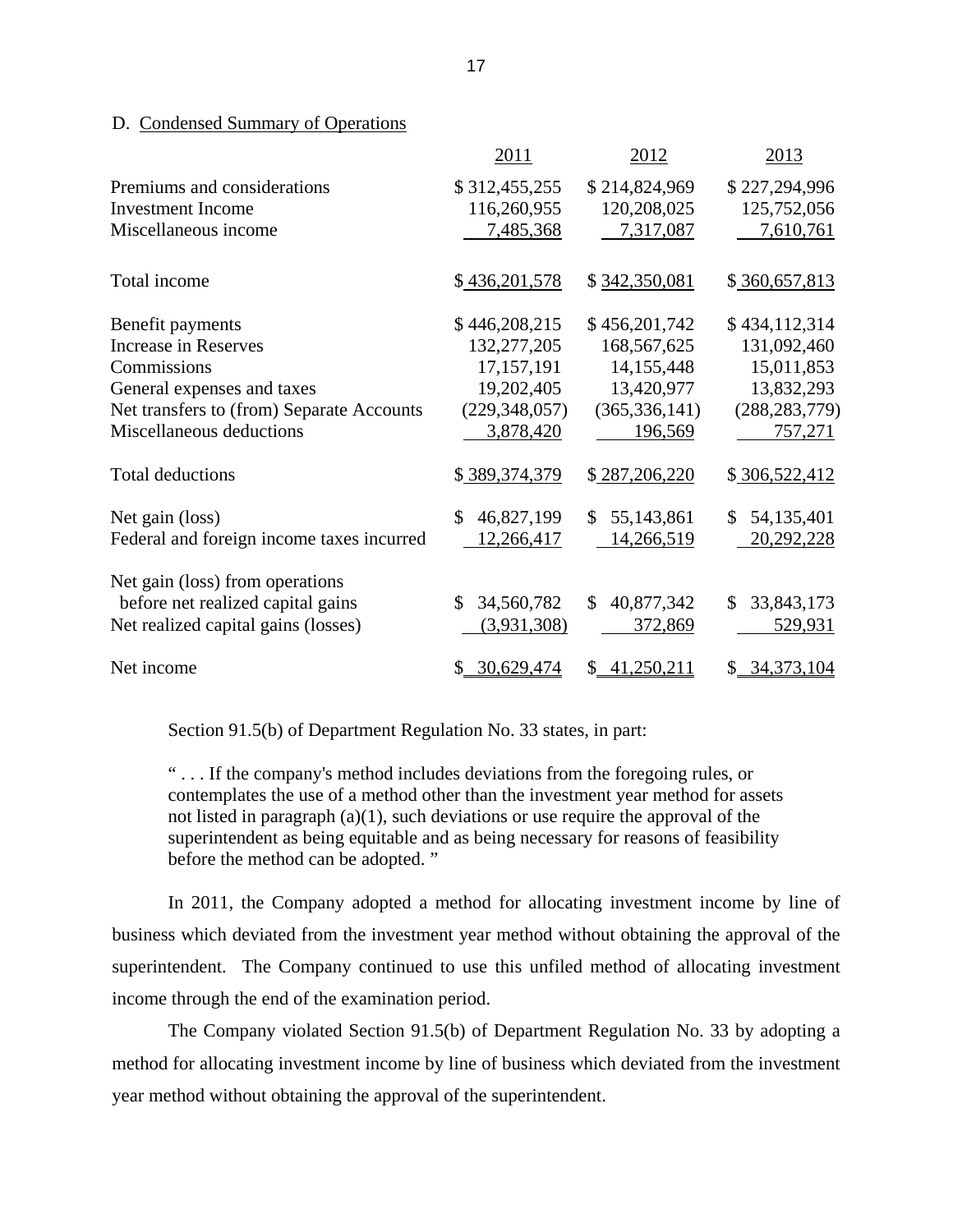<span id="page-20-0"></span>The Company has subsequently filed with the Department the plan it has been using since 2011 for allocating investment income. The Department is in the process of reviewing this filing.

# E. Capital and Surplus Account

|                                                | 2011             | 2012          | 2013           |
|------------------------------------------------|------------------|---------------|----------------|
| Capital and surplus,                           |                  |               |                |
| December 31, prior year                        | \$251,985,107    | \$272,523,777 | \$301,682,416  |
| Net income                                     | 30,629,474<br>S. | \$41,250,211  | \$34,373,104   |
| Change in net unrealized capital               |                  |               |                |
| gains (losses)                                 | (1,007,289)      | 5,194,161     | 5,363,353      |
| Change in net deferred income tax              | (1,543,698)      | (6,058,196)   | 7,609,043      |
| Change in non-admitted assets and related      |                  |               |                |
| items                                          | 1,854,672        | 3,759,180     | (21, 131, 583) |
| Change in asset valuation reserve              | (4,721,501)      | (18,912,434)  | (8,263,377)    |
| Other changes in surplus in                    |                  |               |                |
| Separate Accounts statement                    | (5,264,502)      | 3,925,717     | 1,341,827      |
| Change in surplus from additional deferred     |                  |               |                |
| tax asset                                      | 591,514          | 0             | O              |
| Net change in capital and surplus for the year | \$20,538,670     | \$29,158,639  | \$19,292,367   |
| Capital and surplus,                           |                  |               |                |
| December 31, current year                      | \$272,523,777    | \$301,682,416 | \$320,974,784  |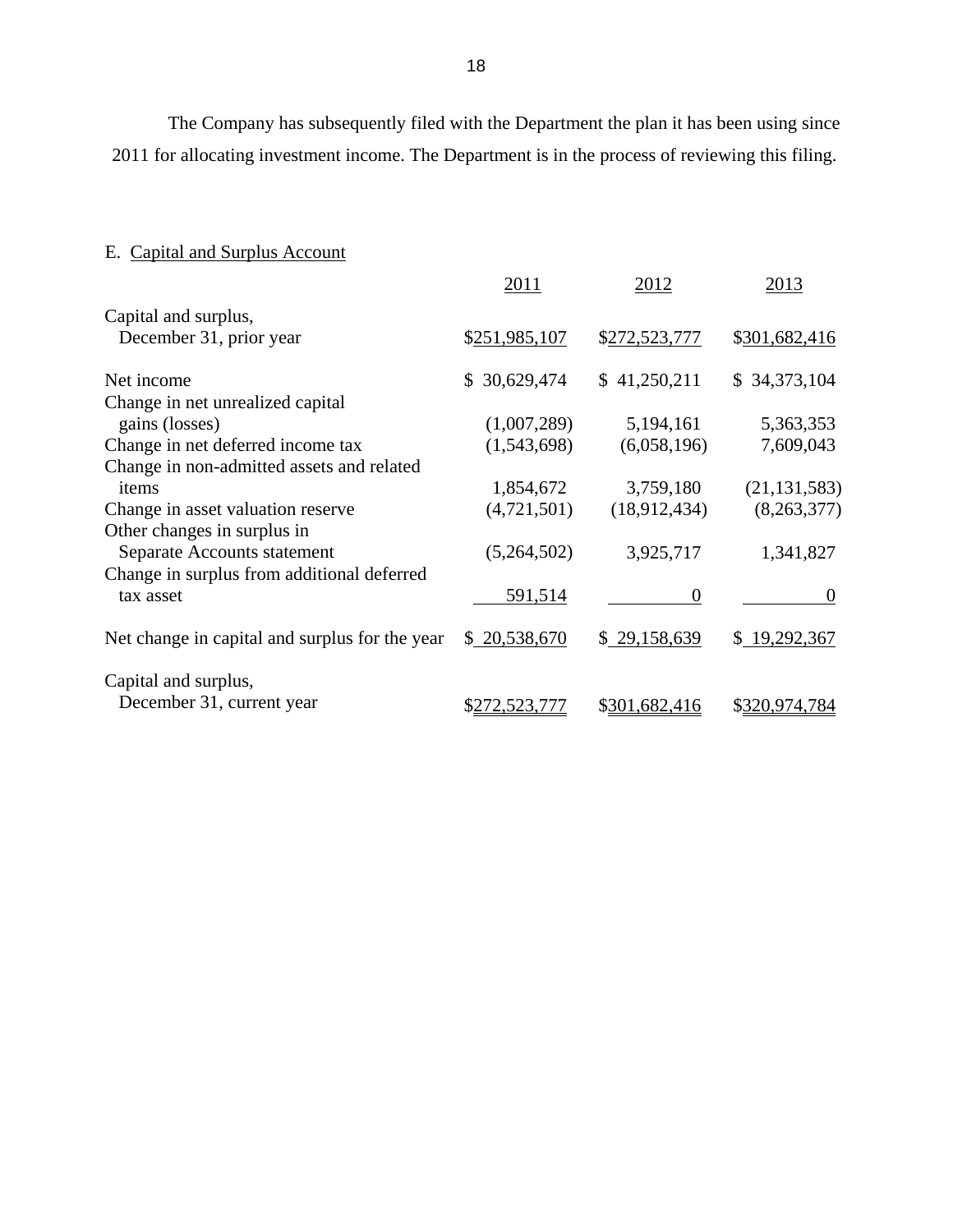#### 7. MARKET CONDUCT ACTIVITIES

<span id="page-21-0"></span>The examiner reviewed various elements of the Company's market conduct activities affecting policyholders, claimants, and beneficiaries to determine compliance with applicable statutes and regulations and the operating rules of the Company.

#### A. Advertising and Sales Activities

The examiner reviewed a sample of the Company's advertising files and the sales activities of the agency force including trade practices, solicitation and the replacement of insurance policies.

Section 51.6(b) of Department Regulation No. 60 states, in part:

"Where a replacement has occurred or is likely to occur, the insurer replacing the life insurance policy or annuity contract shall . . .

(3) Examine any proposal used, including the sales material used in the sale of the proposed life insurance policy or annuity contract, and the "Disclosure Statement", and ascertain that they are accurate and meet the requirements of the Insurance Law and this Part. . .

(7) Where the required forms are not received with the application, or if the forms do not meet the requirements of this Part or are not accurate, within 10 days from the date of receipt of the application either have any deficiencies corrected or reject the application and so notify the applicant of such rejection and the reason thereof. In such cases, the insurer shall maintain any material used in the proposed sale, in accordance with the guidelines of paragraph (6) of this subdivision."

The Company's filed replacement procedures state:

"Disclosure Form: After obtaining the Customer's authorization, the Agent shall request from the Original Insurer information about the replaced contract/policy. The information requested from the Original Insurer must be received within 20 calendar days of receipt and must be sufficient in order to provide a fair and complete comparison of the two contracts/policies."

The examiner reviewed a sample of 25 internal and external deferred annuity replacements. The sample included 3 instances where the new contract was a single premium immediate annuity ("SPIA"). A review of the Disclosure Statements for the three new SPIAs reviewed revealed the following: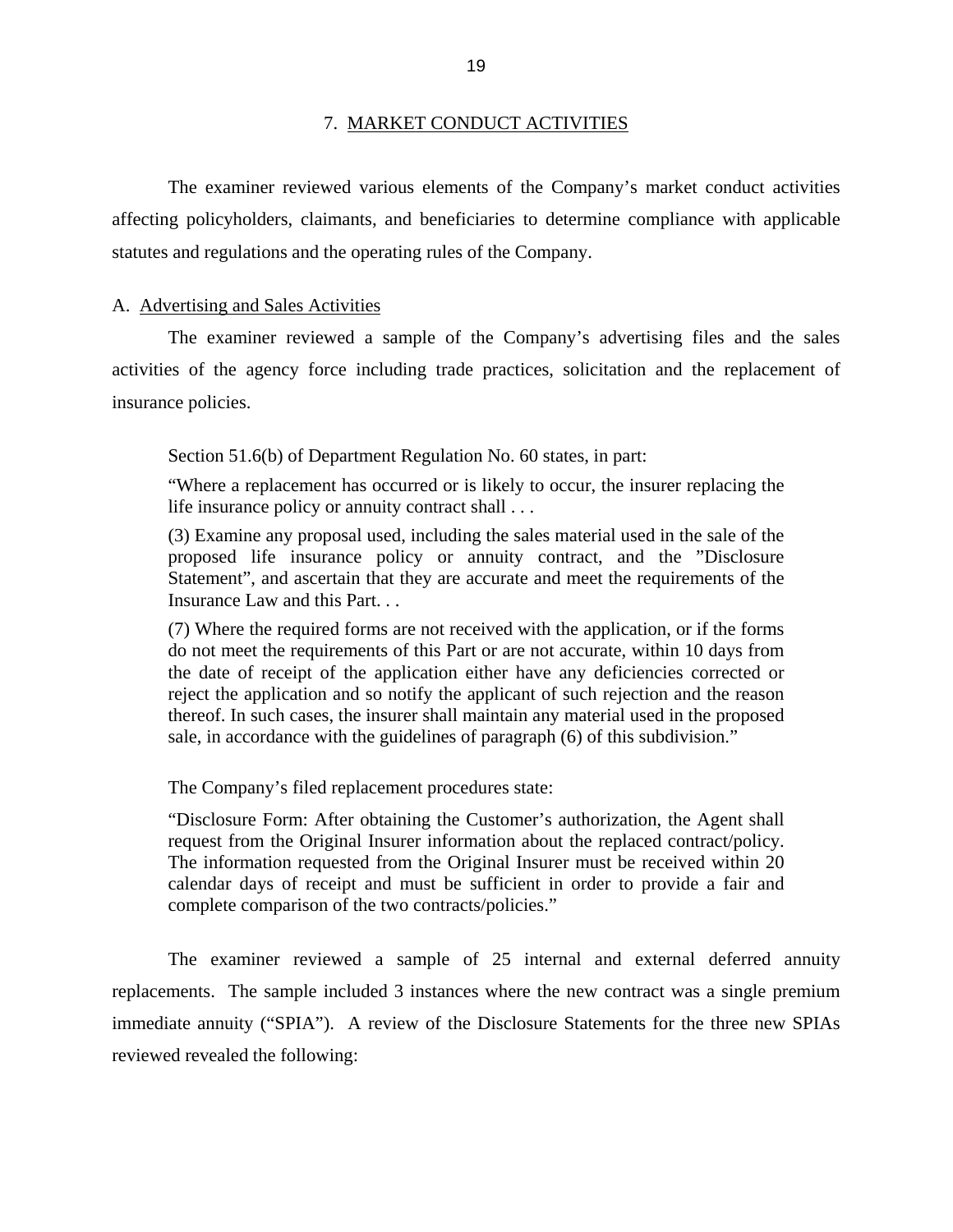- The Company accepted Disclosure Statements where the replaced company's account values were listed as a lump sum rather than the monthly payment amount that the policyholder would receive with an immediate annuity. In these instances the Company did not request, from the existing insurer, an appropriate comparison for the proposed SPIA.
- The Disclosure Statement did not disclose that a disadvantage of the proposed annuity is that it cannot be surrendered for a lump sum cash value.
- A statement was not included in Agent's Statement section of the Disclosure Statement indicating that one of the advantages of keeping the existing deferred annuity contract would be the opportunity to annuitize the deferred annuity according to the terms of the original contract and avoid a surrender fee.
- The agent did not state on two of the three authorization forms that the new product being offered was a SPIA.

The Company affirmed that all Disclosure Statements for immediate annuity replacements are completed following the same procedures.

The Company violated Section 51.6(b)(3) of Department Regulation No. 60 by failing to examine and ascertain that the Disclosure Statement included all required disclosures.

The Company violated Section 51.6(b)(7) of Department Regulation No. 60 by failing to have any deficiencies corrected or else reject the application in the cases where the Disclosure Statement did not include all required disclosures.

The Company did not comply with their own filed replacement procedures when they failed to state in two of the three Disclosure Statements that the proposed annuity product was a SPIA.

The examiner recommends that the Company submit alternative Regulation No. 60 procedures to the Department, specifically an alternate Disclosure Statement, for situations where a deferred annuity contract is being replaced by one of the Company's SPIA contracts.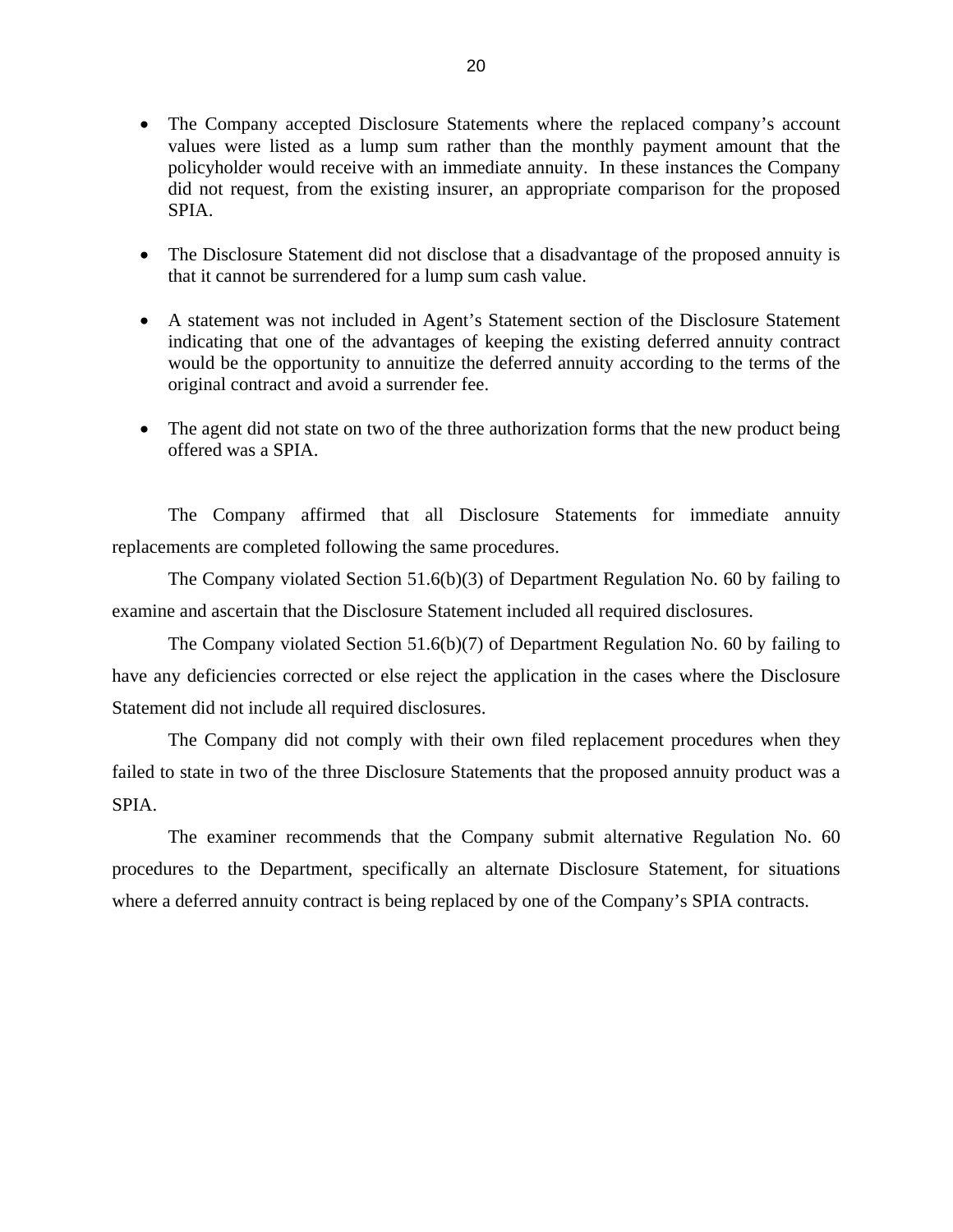#### <span id="page-23-0"></span>B. Underwriting and Policy Forms

The examiner reviewed a sample of new underwriting files, both issued and declined, and the applicable policy forms.

Based upon the sample reviewed, no significant findings were noted.

#### C. Treatment of Policyholders

The examiner reviewed a sample of various types of claims, surrenders, changes and

lapses. The examiner also reviewed the various controls involved, checked the accuracy of the computations and traced the accounting data to the books of account.

The examiner reviewed the Company's complaint register to ensure completeness and compliance with Company policies and procedures and Department regulatory requirements.

Department Circular Letter No. 11 (1978) advises that:

"As part of its complaint handling function, the company's consumer services department will maintain an ongoing central log to register and monitor all complaint activity. The log should be kept in a columnar form and list the following:

- 1. The date the complaint was received in-house.
- 2. The name of the complainant and the policy or claim file number.
- 3. The New York State Insurance Department file number.
- 4. The responsible internal division, i.e., personal lines underwriting, property damage claims, etc.
- 5. The person in the company with whom the complainant has been dealing.
- 6. The person within the company to whom the matter has been referred for review.
- 7. The date of such referral.
- 8. Bearing in mind the appropriate regulation mandating timely substantive replies, the dates of correspondence to the Insurance Department's Consumer Services Bureau.
	- A. The acknowledgment (if any).
	- B. The date of any substantive response.
	- C. The chronology of further contacts with this Department.
- 9. The subject matter of the complaint.
- 10. The results of the complaint investigation and the action taken.
- 11. Remarks about internal remedial action taken as a result of the investigation."

A review of the Company's consumer complaint log revealed that it did not include, in columnar form, the following: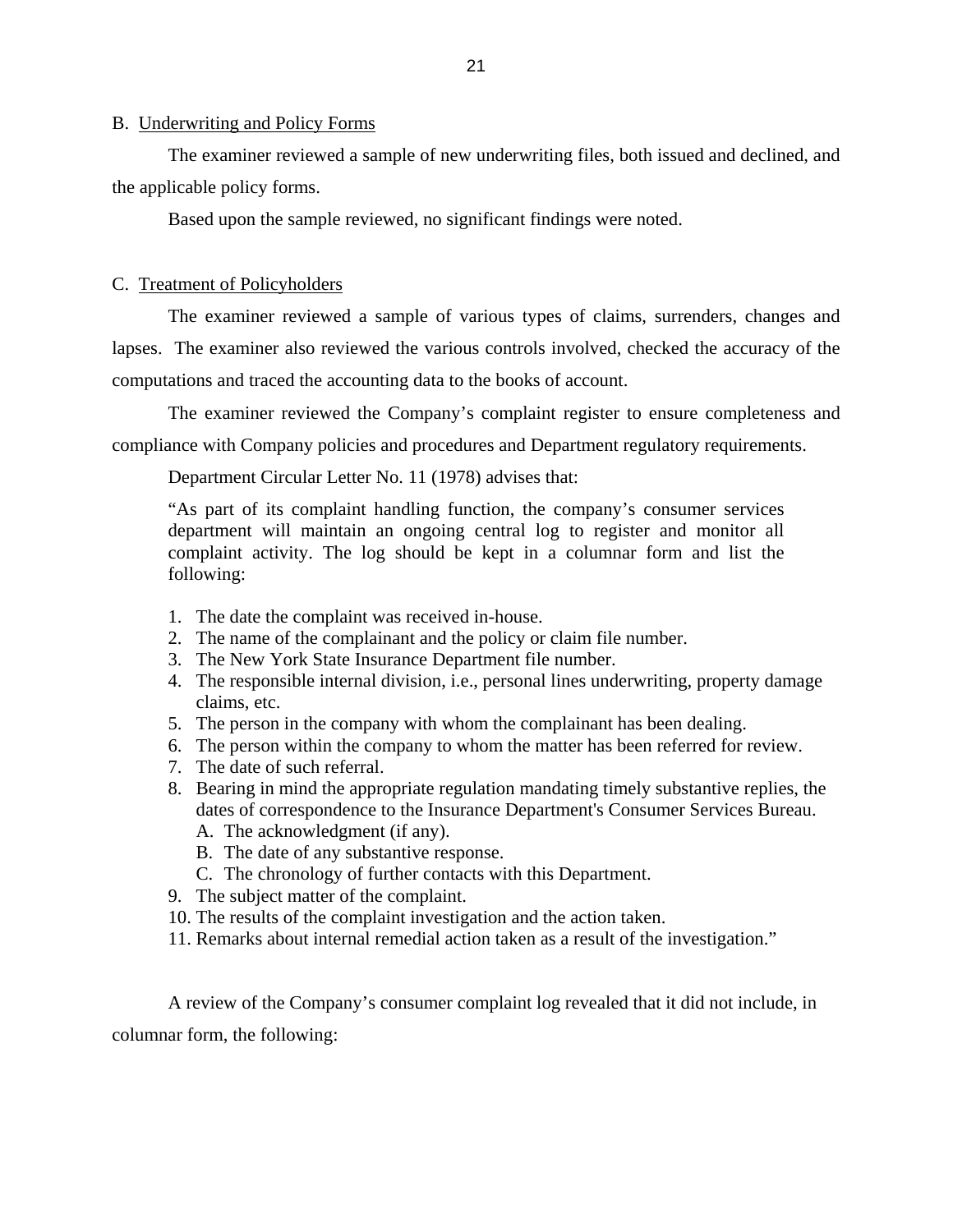- The responsible internal division, i.e., personal lines underwriting, property damage claims, etc.
- The person in the company with whom the complainant has been dealing.
- The person within the company to whom the matter has been referred for review.
- The date of such referral.
- The subject matter of the complaint.
- The results of the complaint investigation and the action taken.
- Remarks about internal remedial action taken as a result of the investigation.

The examiner recommended in the prior report on examination, that the Company maintain its complaint log in the format outlined in Department Circular Letter No. 11 (1978). In May of 2014 the Company established a software application that maintains their complaint log in the format outlined in Department Circular Letter No. 11 (1978). However, from September 2011 through April of 2014 the Company failed to take corrective action to maintain its complaint log in the format outlined in Department Circular Letter No. 11 (1978).

The Company failed to maintain its complaint log in the format outlined in Department Circular Letter No. 11 (1978) during the period under review through April 2014. This comment appeared in the prior report on examination.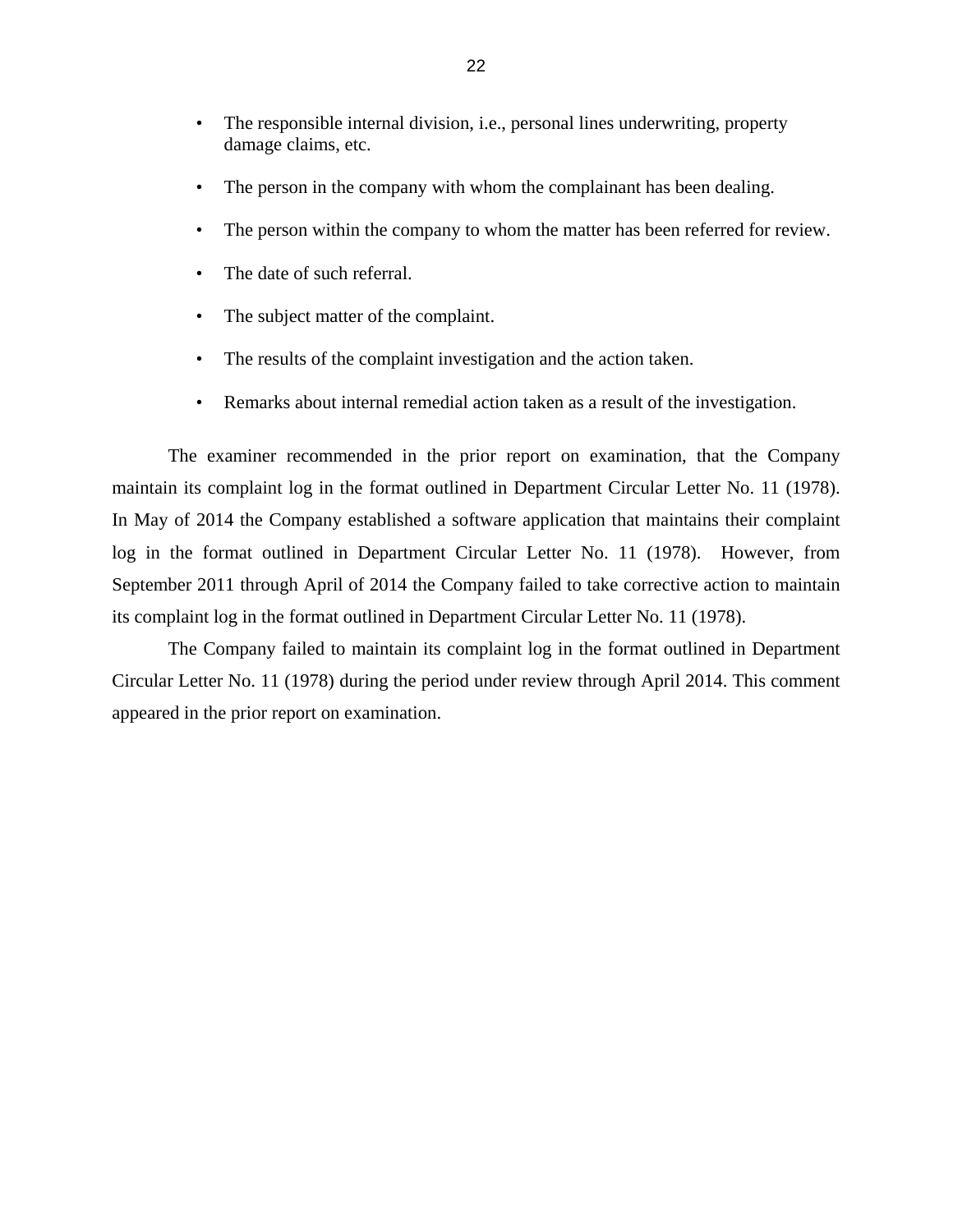#### 8. PRIOR REPORT SUMMARY AND CONCLUSIONS

Following are the violations and comments contained in the prior report on examination and the subsequent actions taken by the Company in response to each citation:

#### Item Description

A The Company violated Section 216.11 of Department Regulation No. 64 when it failed to maintain, within each death claim file, all communications, notes or work papers relating to the transaction, whether written or oral.

> The examination revealed that the Company implemented a death claim notification process designed to maintain all communications and dates associated with notification of death.

B The Company violated Section 216.5(a) of Department Regulation No. 64 when it failed to provide evidence that a notification of all items, statements and forms required of the claimant was furnished to the claimant, within 15 days of receiving notice of the claim.

> The examination revealed that the Company implemented a death claim notification process to capture and retain evidence that proper notice to the claimant was furnished within 15 days of the Company's receipt of notice of the claim.

C The Company violated Section 216.6(c) of Department Regulation No. 64 when it failed to provide evidence that it advised the claimant or the claimant's authorized representative of the acceptance or rejection of the claim within 15 business days of receipt of all requested items.

> The examination revealed that the Company implemented a death claim notification process to capture and retain evidence that timely notice of the acceptance or rejection of the claim was provided within 15 business days of receipt of all requested items.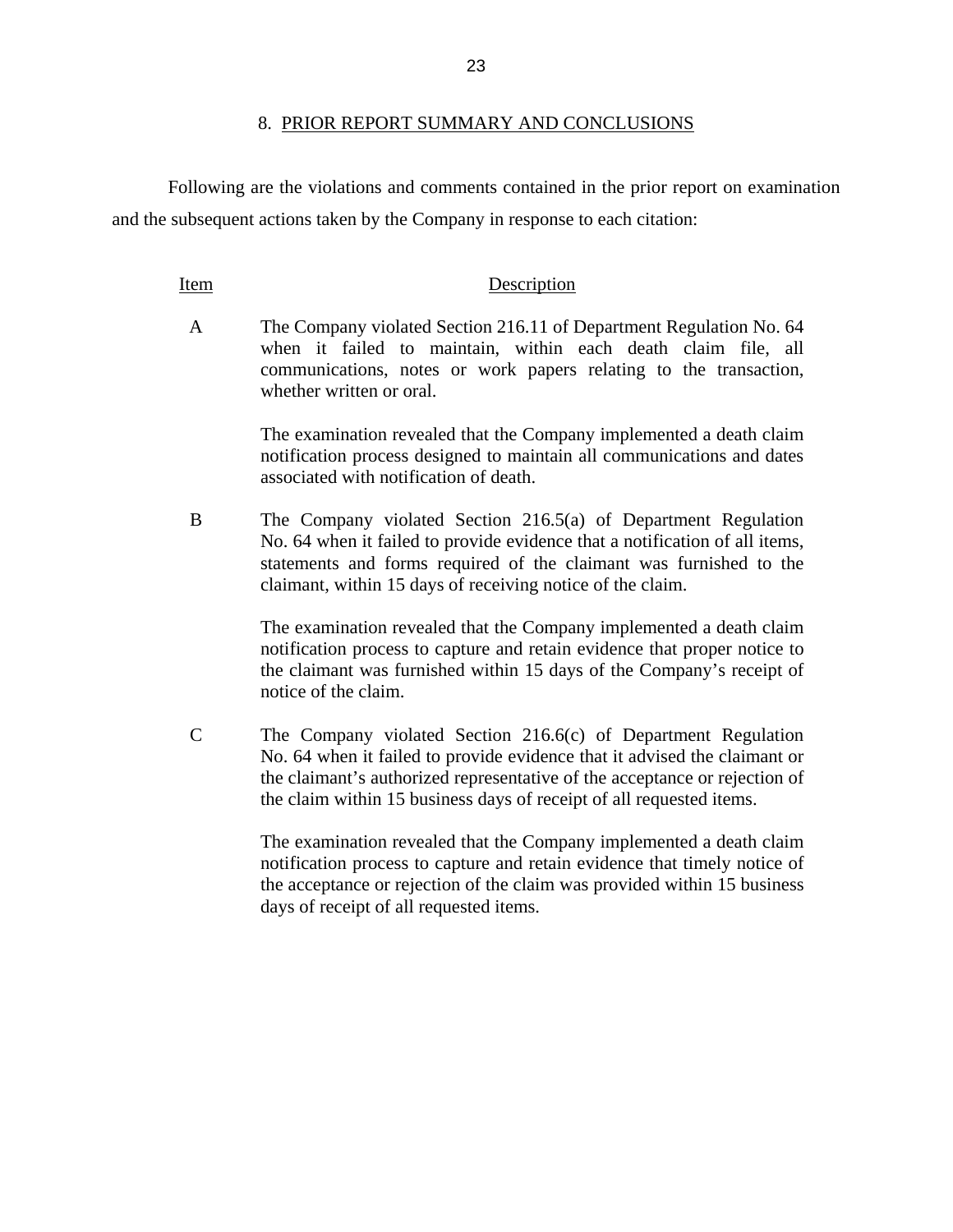#### Item Description

D The Company violated Section 403(d) of the New York Insurance Law and Sections 86.4(a) and (e) of Department Regulation No. 95 by utilizing claim forms that failed to contain the required fraud warning statement, and further, by using language that deviated from the required fraud warning statement without obtaining prior approval from the Department's Insurance Frauds Bureau.

> The examination revealed that in July 2012, following receipt of the prior Report on Examination, claim forms were corrected to provide the required fraud warning statement to comply with Section 86.4(a) of Department Regulation No. 95.

E The examiner recommends that the Company maintain its complaint log in the format outlined in Department Circular Letter No. 11 (1978).

> The examination revealed that in May of 2014 the Company established a software application that maintains their complaint log in the format outlined in Department Circular Letter No. 11 (1978). However, during the period from September 2011 to April 2014, the Company did not take any corrective action to comply with the requirements of the Circular Letter. This is a repeat of the failure to comply found during the prior examination.

F The Company violated Section 216.4(b) of Department Regulation No. 64 by failing to provide an acknowledgement to the complainant within 15 business days of receipt of the complaint.

> The examination revealed that the Company now provides an appropriate reply to complainants within 15 business days.

G The Company violated Section 216.11 of Department Regulation No. 64 when it failed to maintain, within each complaint file, all communications, transactions, notes and work papers relating to the complaint, whether written or oral, and by not dating all communications.

> The examination revealed that the Company now maintains, within each complaint file, all communications, transactions, notes and work papers relating to the complaint, whether written or oral.

24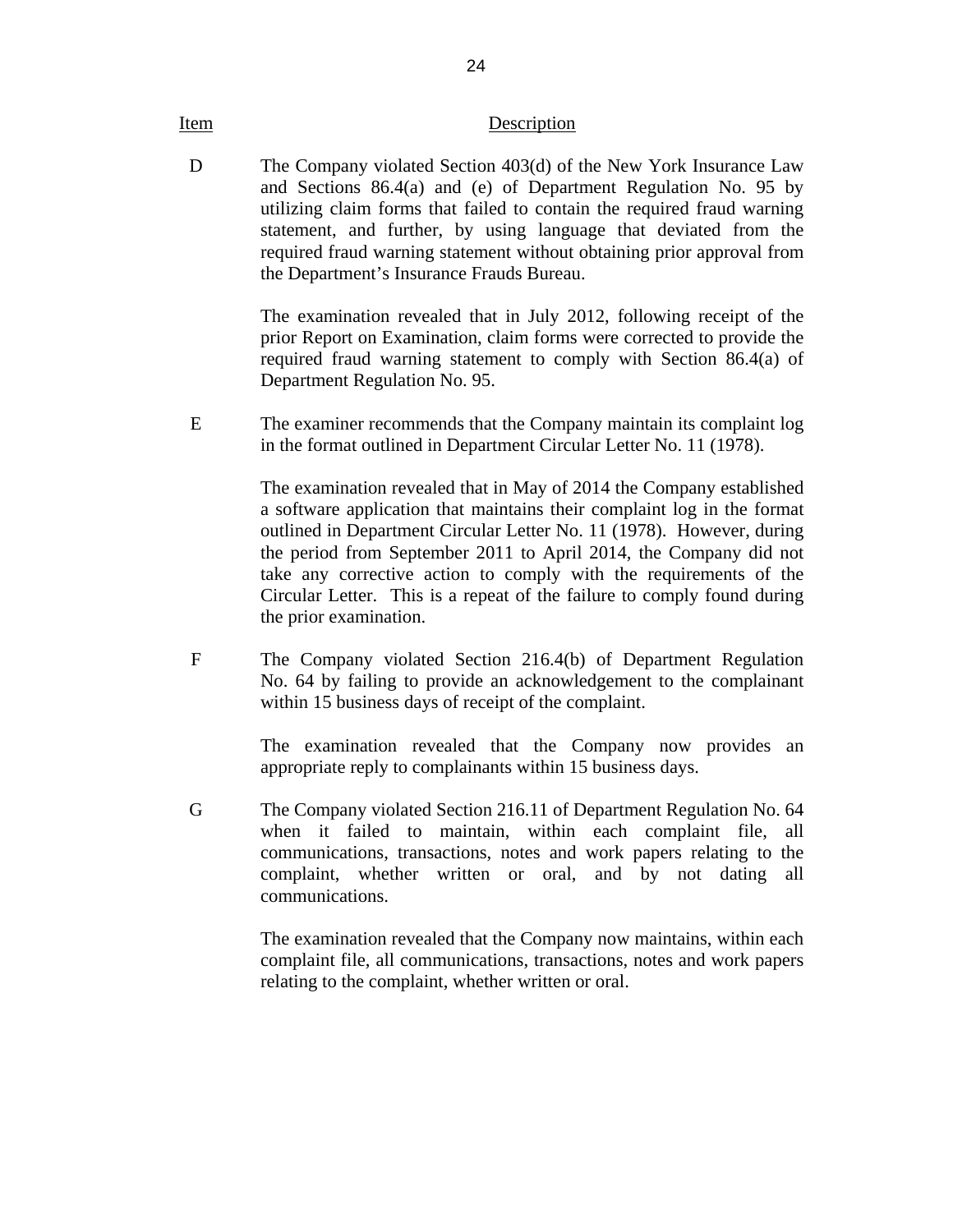# 9. SUMMARY AND CONCLUSIONS

<span id="page-27-0"></span>Following are the violations, recommendations and comments contained in this report:

| Item          | Description                                                                                                                                                                                                                                                                     | Page $No(s)$ . |
|---------------|---------------------------------------------------------------------------------------------------------------------------------------------------------------------------------------------------------------------------------------------------------------------------------|----------------|
| A             | The Company violated Section 91.5(b) of Department Regulation No.<br>33 by adopting a method for allocating investment income by line of<br>business which deviated from the investment year method without<br>obtaining the approval of the superintendent.                    | 17             |
| B             | The Company violated Section $51.6(b)(3)$ of Department Regulation<br>No. 60 by failing to examine and ascertain that the Disclosure Statement<br>included all required disclosures.                                                                                            | 20             |
| $\mathcal{C}$ | The Company violated Section $51.6(b)(7)$ of Department Regulation<br>No. 60 by failing to have any deficiencies corrected or else reject the<br>application in the cases where the Disclosure Statement did not include<br>all required disclosures.                           | 20             |
| D             | The Company did not comply with their own filed replacement<br>procedures when they failed to state in two of the three Disclosure<br>Statements that the proposed annuity product was a SPIA.                                                                                  | 20             |
| E             | The examiner recommends that the Company submit alternative<br>Regulation No. 60 procedures to the Department, specifically an<br>alternate Disclosure Statement, for situations where a deferred annuity<br>contract is being replaced by one of the Company's SPIA contracts. | 20             |
| G             | The Company failed to maintain its complaint log in the format outlined<br>in Department Circular Letter No. 11 (1978) during the examination<br>period under review through April 2014. This comment appeared in the<br>prior report on examination.                           | 22             |